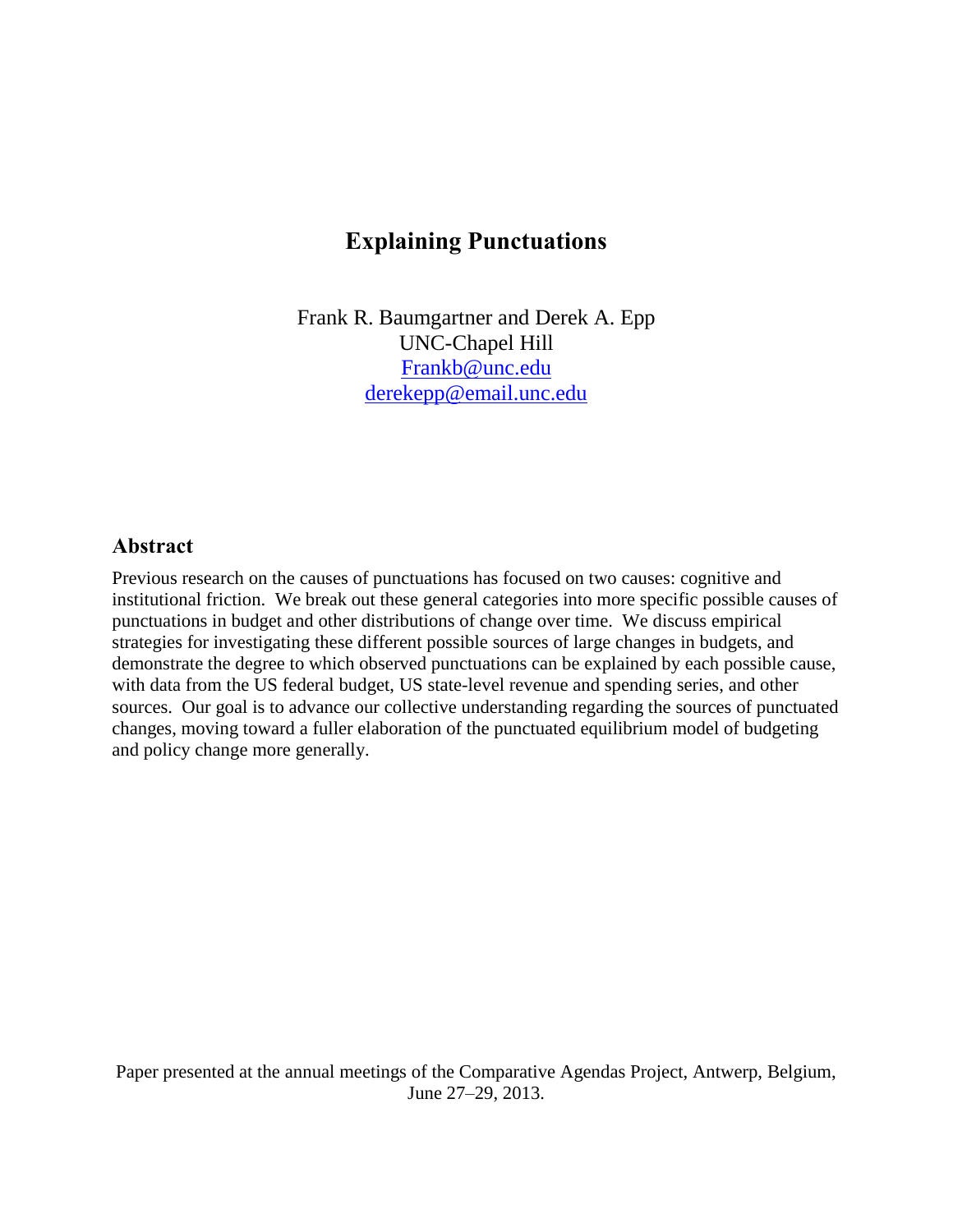### **Introduction**

Frank Baumgartner and Bryan Jones explored the reasons for punctuations in federal spending in their 2005 *Politics of Attention*. They laid out two general reasons for these: Cognitive and Institutional Frictions. The idea was that limitations on attention inevitably cause over-attention to a relatively small number of items and under-attention to the bulk of issues that fail to cross a threshold of urgency and therefore gain attention. Over time, as issues rise and fall in urgency, individual and institutional attention shift not slowly and proportionately, but in jumps and starts. If policy making follows the allocation of attention, then we can see incremental drift when attention is allocated elsewhere (as it is hard to justify a massive budget change in the absence of attention), and the possibility—though no certainty—of dramatic changes in those cases where attention is focused on a topic where some urgency or crisis seems apparent. This is a general explanation of the observed distribution of changes from a wide variety of government and institutional decision-making processes, and has been confirmed many times. In this paper, we seek to unpack the concept of friction that lies at the core of this theory and to explore empirically the patterns of variation observed in a variety of empirical distributions. We seek better to understand the conditions where we observe distributions with different degrees of punctuation. Our approach is highly empirical and our goal is to promote thinking about next steps in the theory of institutional causes of punctuation.

### **The Basic Observation, Again**

Figure 1 shows aggregate changes in government spending across OMB subfunctions from 1947 to 2009. This is a simple update of the Jones-Baumgartner figure 4.14, which started the discussion about punctuations in budgets (2005, 111). Clearly this distribution is not Normal, but instead features a high central peak and extremely wide tails, while the "shoulders," or mid-

2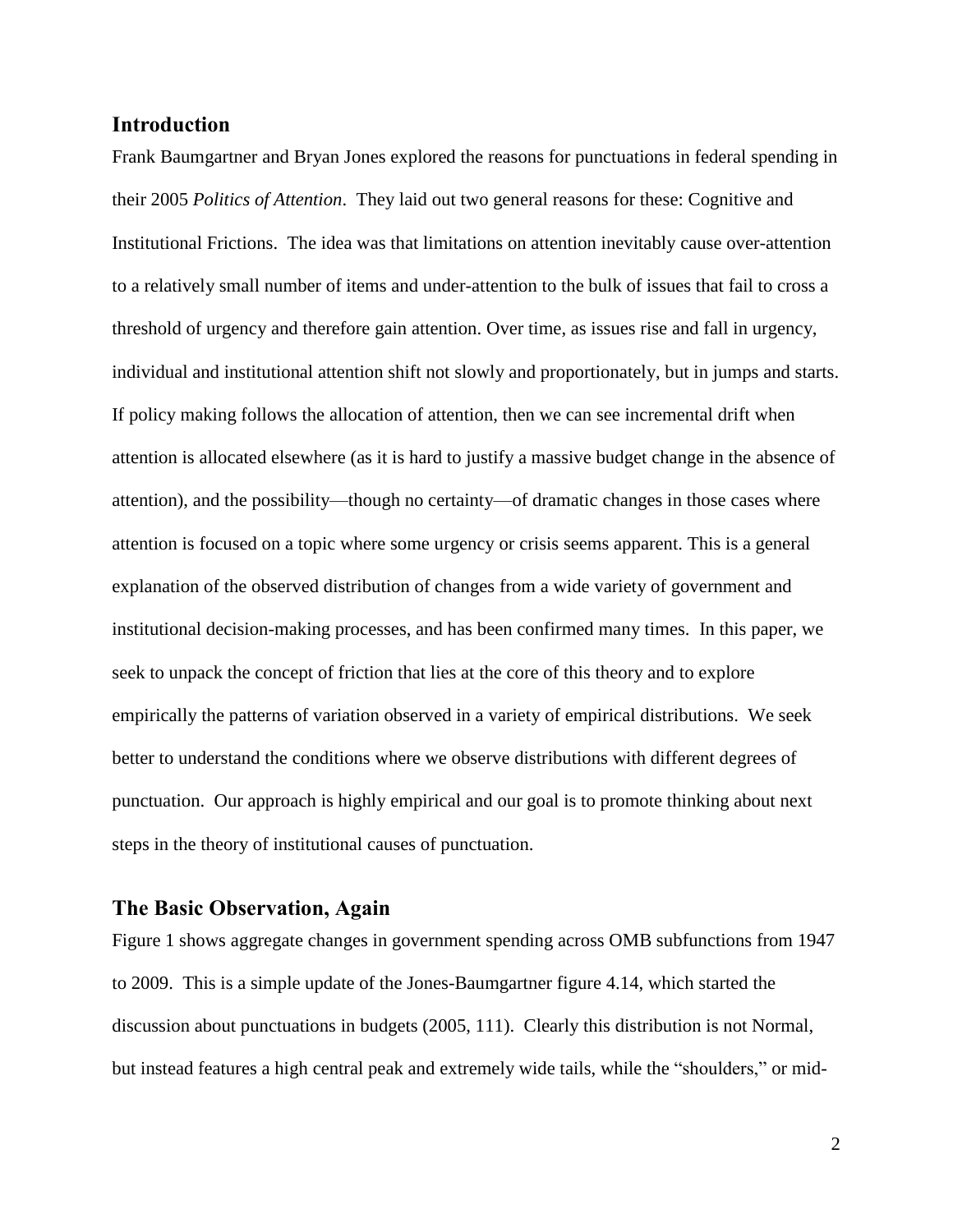range changes, of the distribution are missing. In other words, this is a leptokurtic or "fat tailed" distribution. Empirically we can determine the extent to which a distribution is leptokurtic by looking at that distribution's l-kurtosis value, which for a Normal distribution will be 0.123, with increasing values indicating leptokurtosis and smaller values playkurtosis.

Our interest is in explaining the punctuations in Figure 1. There are various ways to distinguish between those cases far in the tails and those closer to the central peak. Analysis of the causes of punctuations proves to be highly robust with respect to where we draw this line; for simplicity, we identify the top and bottom five percent of the observed changes as punctuations, and the figure illustrates this with vertical lines. With 3,581 observations in the overall distribution, 360 then are identified as punctuations, half on the negative side and half on the positive side. Note, as is standard in the literature, we have truncated the presentation of the data by clustering all extremely high positive changes at  $+150$  percent.<sup>1</sup>

 $1$  More complicated definitions of what constitutes a punctuation, such as those beyond the point where the observed distribution passes the hypothetical Normal distribution with similar variance, or controlling for changes in overall variability across time, generate results highly similar to those we present here, so for simplicity, but with knowledge that our results are robust, we choose a very simple definition of punctuation here. Various authors have drawn these lines differently: Jones Baumgartner and True (1998) drew them at +20 and -15; Breunig and Koski (2006) have used quintile regression to analyze separately the tails from the center of the distribution.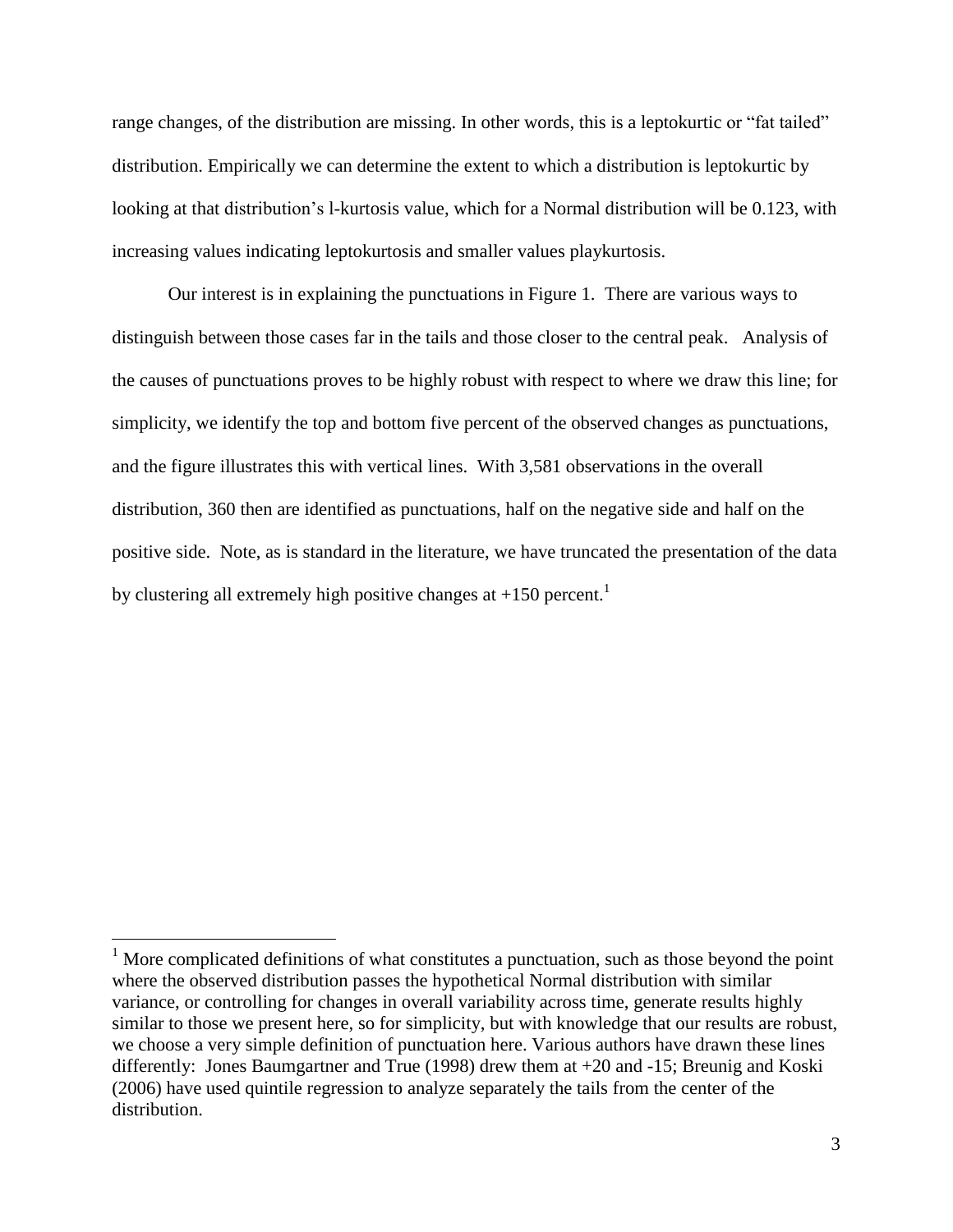

Figure 1. Distribution of Changes in Federal Spending, 1947 – 2009

Figure 2 shows that the occurrence of punctuations is relatively evenly distributed over time. Jones, Baumgartner, and True (1998) have demonstrated a general secular decline in the volatility of budgets over the decades from 1948 to the recent period. However, consistent with an analysis of a moving average of kurtosis, we show here stationarity in the series of counts of punctuations over time. Note, however, the dramatic spike in positive punctuations in 2009 corresponding with the stimulus package.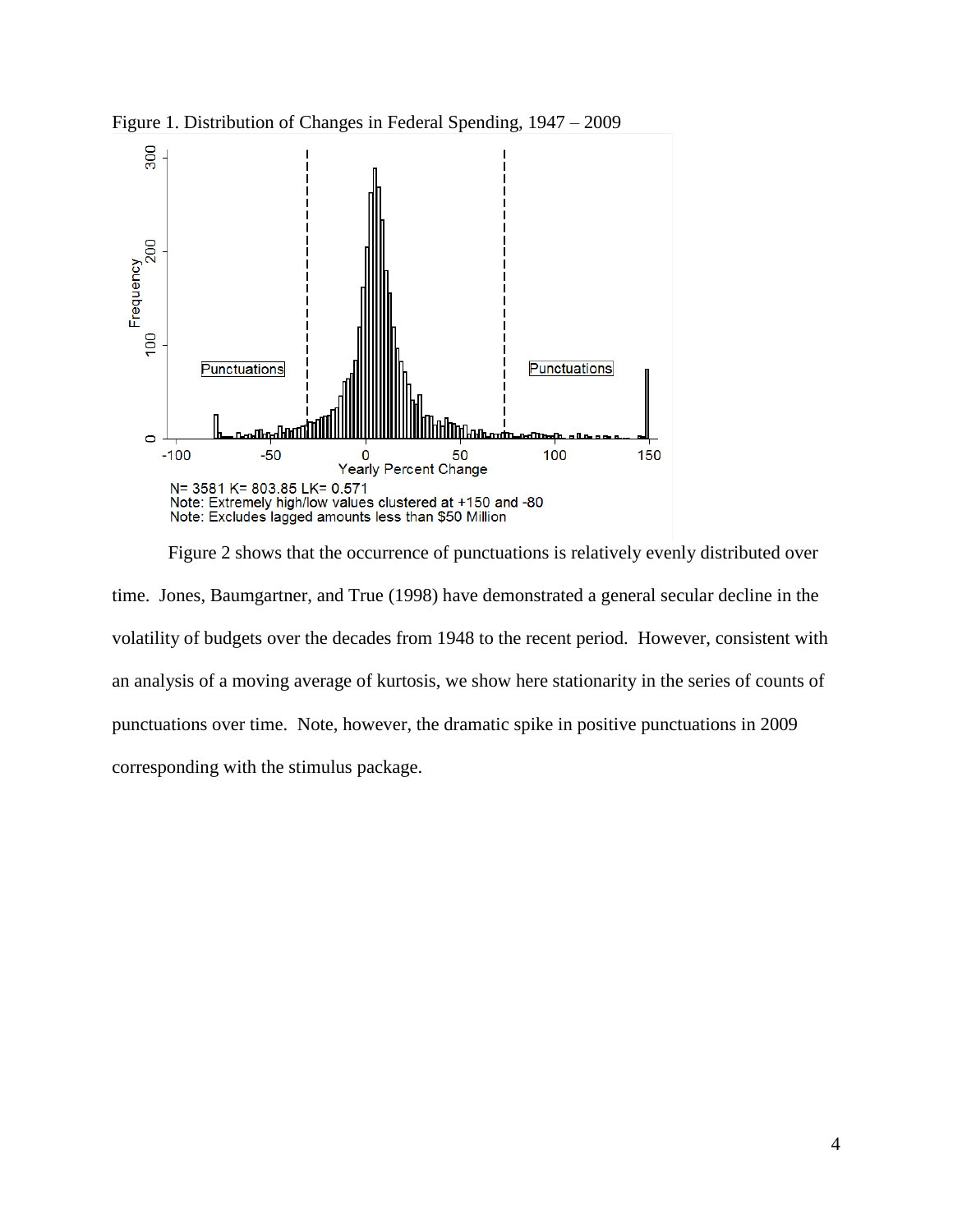

Figure 2. Positive and Negative Punctuations, 1947 – 2009

Figure 1 lays out what we are going to explore in the pages to come, and Figure 2 reassures us that a plausible concern, that all the punctuations come from a single period of history, is unfounded. We now turn to a series of considerations of the conditions where we might see more and fewer punctuations.

### **Leadership Change, Honeymoons, and Learning**

One obvious possibility for the presence of dramatic policy shifts is change at the top. New leaders, especially those with a different ideology from their predecessors, might want to make their stamp by dramatically adjusting spending patterns. We look at this in two ways: first, by considering whether new presidents, eager to live up to campaign promises, usher in large budgetary changes shortly after taking office. Second, we consider the honeymoon and learning hypotheses, which suggest systematic changes in the likelihood of punctuated change over the terms of a president's tenure in office. Under the honeymoon idea, he might be more effective in the first year or two (Eshbaugh-Soha 2005; Lockerbie, Borrelli and Hedger 1998; Pfiffner 1988;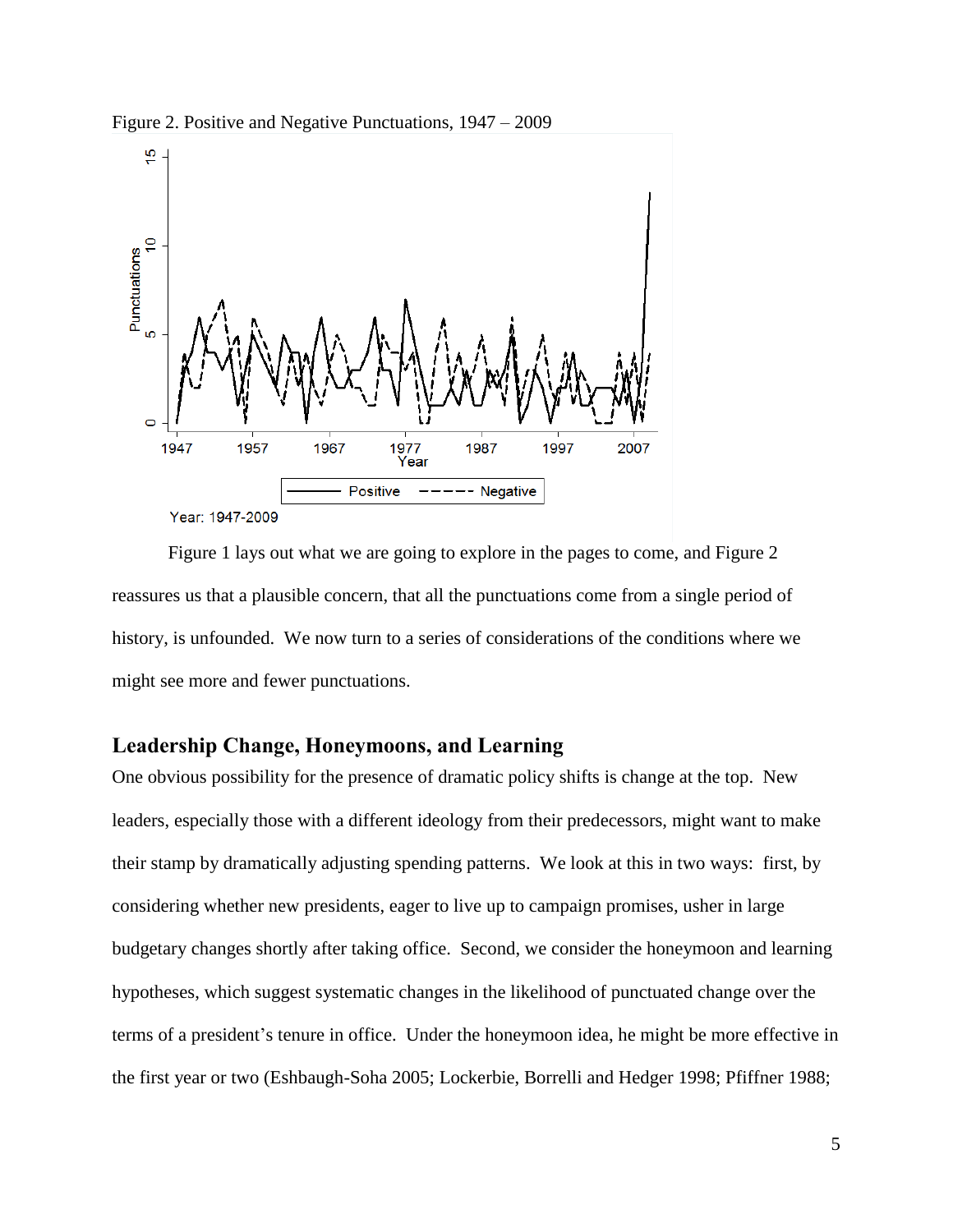Beckmann and Godfrey 2007) and under the learning hypothesis he might achieve greater success as he has more time in office (Neustadt 2001; Light 1999). We find scant evidence that any of these dynamics play an important role. Table 1 looks at the leadership idea, and Figure 3 considers the honeymoon and learning hypotheses.

| Table 1. Punctuations in the First Budget Year of a Presidency |       |                |  |
|----------------------------------------------------------------|-------|----------------|--|
| <b>Budget Year</b>                                             | N     | % Punctuations |  |
| <b>First Budget Year</b>                                       | 593   | 10.12          |  |
| <b>Subsequent Budget Years</b>                                 | 2,988 | 10.04          |  |
| Total                                                          | 3,581 | 10.05          |  |

If new presidents were systematically making their mark in the first year when they had the opportunity to do so, we would expect to see a high percentage of budget punctuations in that first year. Table 1 shows, however, that there is no difference.<sup>2</sup> Will Jennings and Peter John (2010) explored this idea using the British speech from the throne, finding that speeches from new Prime Ministers immediately following their elections were somewhat more likely to show large differences from the previous year's speech. Here, we find no effect at all.

Perhaps US presidents learn on the job, or benefit from a honeymoon period? If presidents benefit from a honeymoon period we would expect punctuations to be more likely during the early years of a presidency. On the other hand, if presidents become more adept at working with Congress during their time in office, punctuations may be more likely toward the end of a presidential term. Figure 3 shows the percent of budget changes falling in the positive and negative tails of the overall distribution, by presidential year. That is, for all presidents, we look at those budget changes in their first, second, third year in office, and so on.<sup>3</sup>

 $2$  Work in progress shows that we also see few turnover effects when we look only at those leadership changes involving a change in partisan control, and when we look beyond the US to a number of other countries based on change in partisan control of government.

<sup>&</sup>lt;sup>3</sup> A president elected in 2008 takes office in 2009 and submits his first budget to take effect in FY 2010. We count 2010 therefore as the "first year" for the purpose of these comparisons.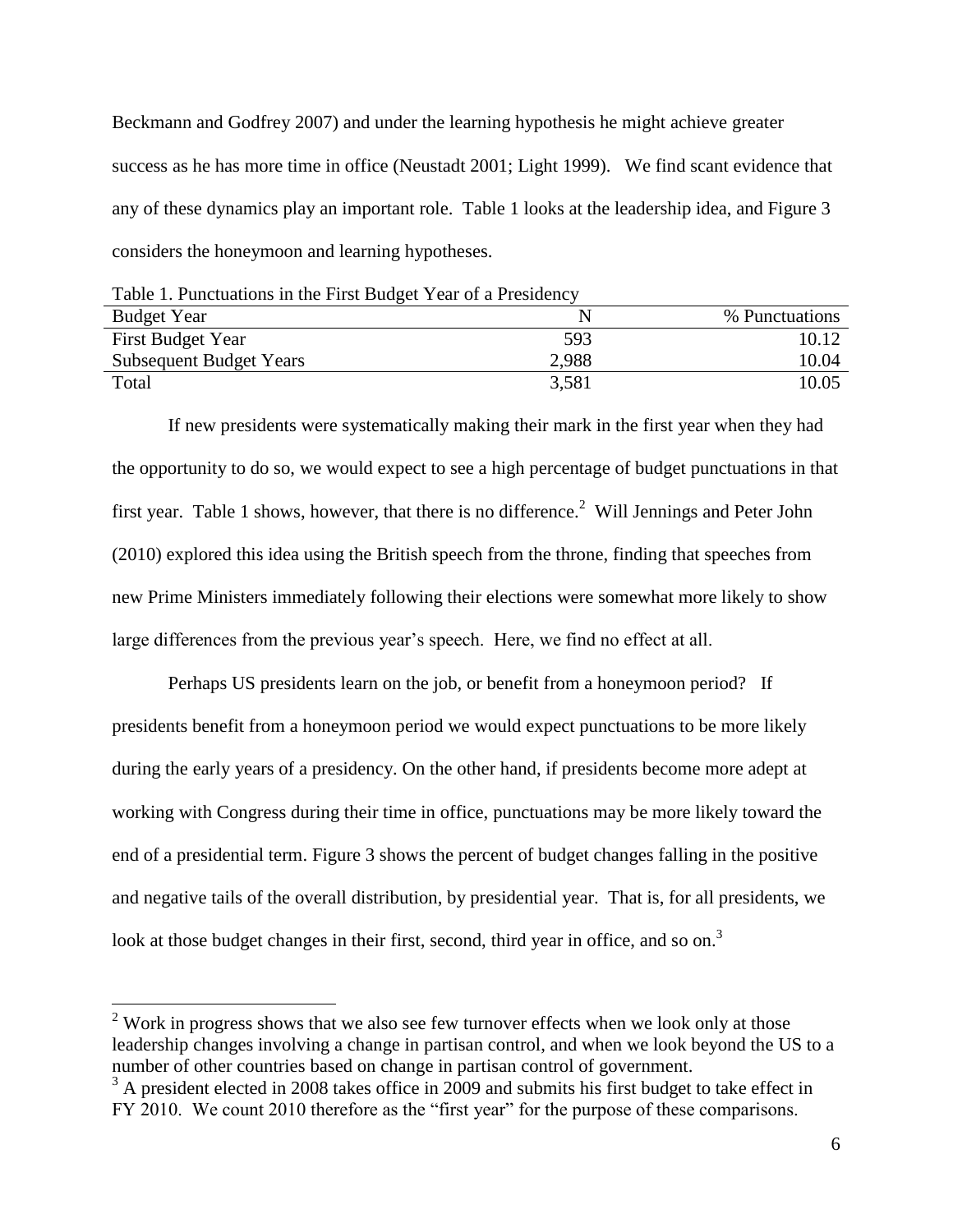

Figure 3. Rate of Positive and Negative Punctuations by Year of Presidential Term

By definition, five percent of all budget changes are negative and positive punctuations. The figure shows that there is little fluctuation around this average, with all the values falling between three and eight percent, but no strong trend in any direction. If anything, we might argue that there is a slight trend for the eighth year of a president's term in office to be associated with a slight increase in punctuated change. This, however, is an extremely modest effect and is most likely a random fluctuation in the data.

### **Characteristics of the Policy Domain**

Domains where spending is strongly driven by demographic trends, such as retirement and education, should logically have dynamics distinct from those domains that are subject to endogenous or exogenous shocks. Certainly some domains are heavily driven by exogenous shocks, such as disaster relief of farm price supports.

Carsten Jensen (2009) was the first to publish such results, showing that for a large number of West European states spending on old-age pensions was relatively low in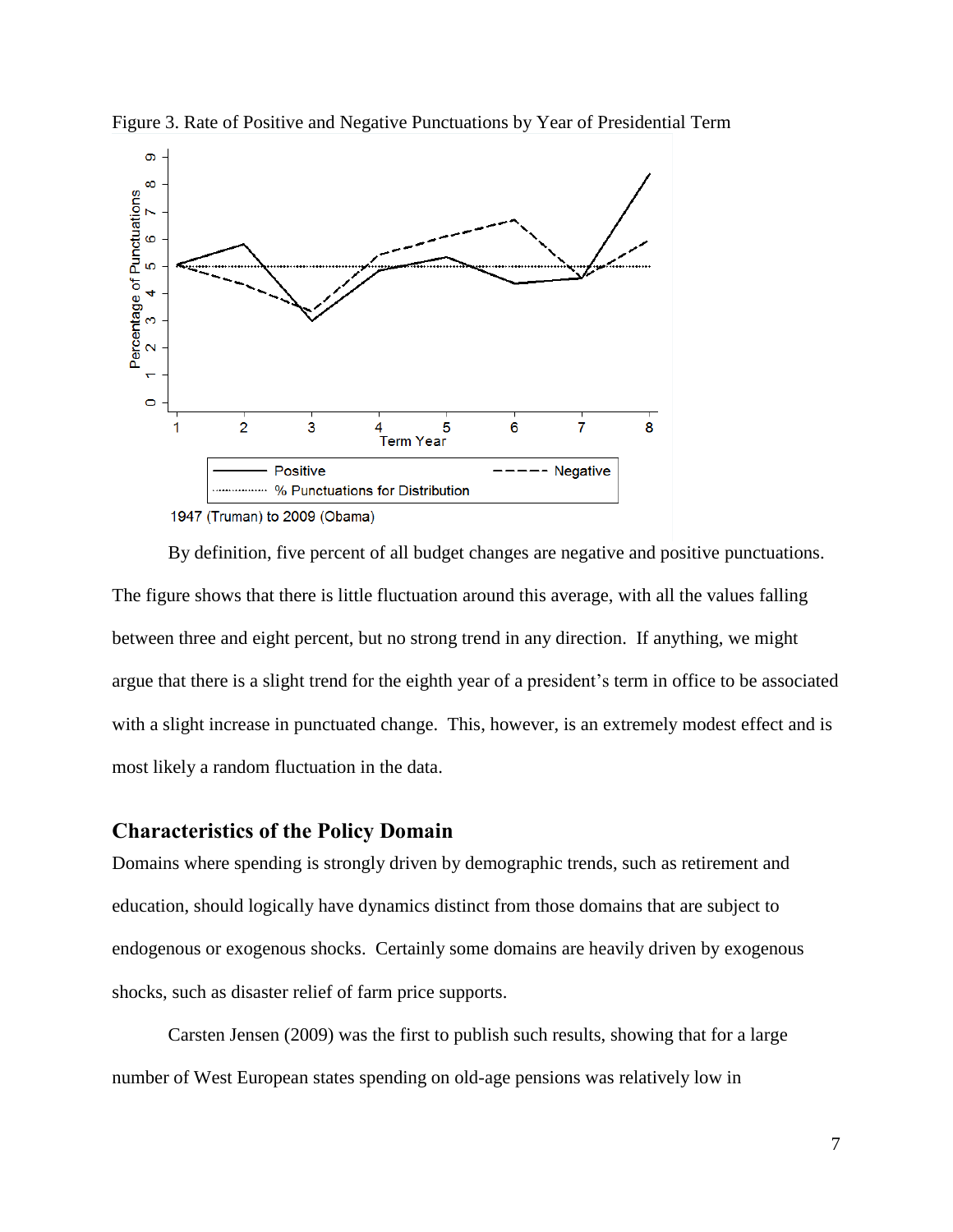punctuations as compared to the more volatile spending on unemployment compensation. With pension spending heavily determined by the number of eligible beneficiaries (but also affected by occasional changes to the formula), spending there produced fewer punctuations. Unemployment compensation is affected both by occasional changes in the underlying formula and by rapid shifts in the number of those eligible. Clearly, he showed, there is reason to think that policy domains might vary systematically in terms of their susceptibility to punctuated change.

Christian Breunig and collaborators showed strong differences in levels of punctuation across policy domains in the US federal budget (with lk scores ranging from 0.2 for interest on the public debt to 0.6 for Medicare) and the Danish national budget (with lk scores ranging from close to zero for welfare and 0.6 for waterways). Further, they showed that for the cases where the budgets could be compared, the same issue-domains tended to have low or high lk scores in both countries (Breunig, Koski, and Mortensen 2010). Finally, Breunig and Koski (2012) showed similar results looking at a different set of policy comparisons in the 50 US states (and also when comparing annual budget totals from state to state, more on which below); they found education spending to be at the low end of the lk scale, with parks at the top.

We follow the general pattern of Breunig et al. (2010) here and simply list, by US OMB subfunctional category, the number of positive, negative, and total punctuations in the budget series, using the same data from Figure 1 above. Recall that by definition there are 180 positive punctuations, and 180 negatives. Table 2 shows how these punctuations are distributed across OMB subfunctions. Here, we see that topics driven by exogenous shocks tend to have the most punctuations (disaster relief, farm support), while those topics associated with mandatory programs have fewer (Social Security, Medicare).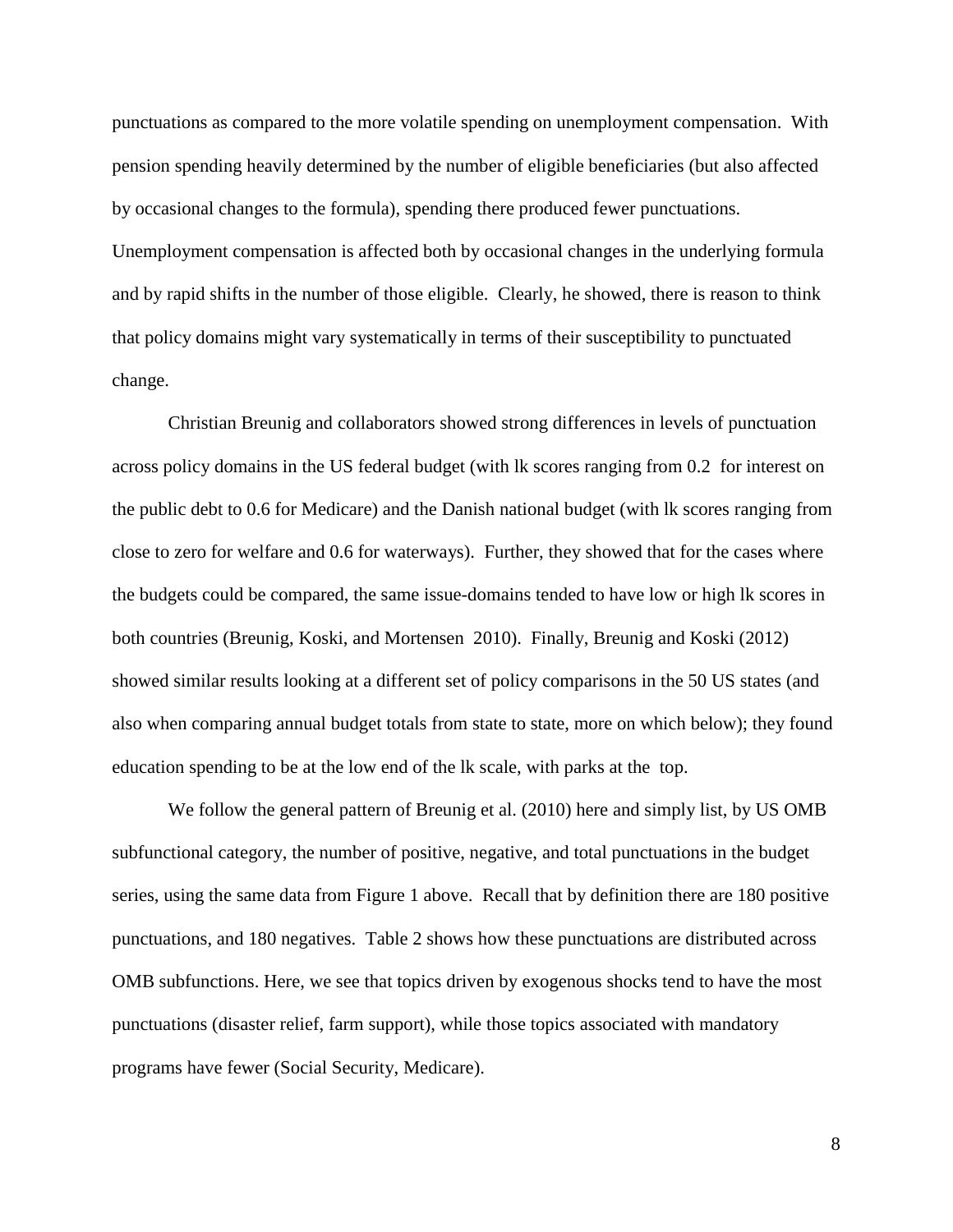| Table 2. Punctuations by OMB Subfunction |  |  |  |
|------------------------------------------|--|--|--|
|------------------------------------------|--|--|--|

|                                                        | Positive       | Negative         |                  |
|--------------------------------------------------------|----------------|------------------|------------------|
| Topic                                                  | Punctuations   | Punctuations     | Total            |
| Disaster Relief and Insurance                          | 11             | 15               | 26               |
| Military $-$ Other                                     | 14             | 12               | 26               |
| General Property and Records Management                | 9              | 10               | 19               |
| Farm Income Stabilization                              | 9              | 9                | 18               |
| <b>Community Development</b>                           | 8              | 8                | 16               |
| Other Advancement of Commerce                          | 9              | $\overline{7}$   | 16               |
| <b>Other General Government</b>                        | 5              | 10               | 15               |
| <b>International Security Assistance</b>               | 7              | 6                | 13               |
| <b>Training and Employment</b>                         | 5              | $\overline{7}$   | 12               |
| Veterans Education, Training, and Rehabilitation       | $\overline{2}$ | 10               | 12               |
| Defense Related Activities (General)                   | 4              | 7                | 11               |
| Housing assistance                                     | 6              | 5                | 11               |
| <b>Emergency Energy Preparedness</b>                   | 3              | 7                | 10               |
| Int. Development and Humanitarian Assistance           | 5              | 5                | 10               |
| Area and Regional Development                          | 6              | 3                | 9                |
| <b>Higher Education</b>                                | 5              | $\overline{4}$   | 9                |
| <b>Criminal Justice Assistance</b>                     | $\overline{4}$ | 3                | $\boldsymbol{7}$ |
| <b>Pollution Control and Abatement</b>                 | 5              | $\mathbf{2}$     | 7                |
| <b>Atomic Energy Defense Activities</b>                | 3              | 3                | 6                |
| <b>Central Personnel Management</b>                    | 3              | $\mathfrak{Z}$   | 6                |
| <b>Energy Conservation</b>                             | 4              | $\mathbf{2}$     | 6                |
| <b>General Purpose Fiscal Assistance</b>               | $\overline{c}$ | $\overline{4}$   | 6                |
| <b>Ground Transportation</b>                           | 3              | $\mathfrak{Z}$   | 6                |
| <b>Conservation and Land Management</b>                | 3              | $\mathbf{2}$     | 5                |
| Energy Information, Policy, and Regulation             | 1              | $\overline{4}$   | 5                |
| General Retirement and Disability Insurance (excluding | 3              |                  |                  |
| social security)                                       |                | $\overline{2}$   | 5                |
| <b>Research and General Education Aids</b>             | 3              | $\overline{2}$   | 5                |
| <b>Social Services</b>                                 | 4              | $\mathbf{1}$     | 5                |
| Space Flight, Research, and Supporting Activities      | 4              | 1                | 5                |
| Unemployment compensation                              | 3              | $\overline{c}$   | 5                |
| <b>Conduct of Foreign Affairs</b>                      | $\overline{c}$ | $\overline{2}$   | 4                |
| <b>Executive Direction and Management</b>              | $\overline{c}$ | $\overline{2}$   | 4                |
| <b>Air Transportation</b>                              | $\overline{c}$ | $\mathbf 1$      | $\mathfrak{Z}$   |
| Elementary, Secondary, and Vocational Education        | 3              | $\theta$         | 3                |
| Federal Employee Retirement and Disability             |                | 2                | $\overline{3}$   |
| <b>Health Care Services</b>                            | 3              | $\boldsymbol{0}$ | 3                |
| <b>Military Construction</b>                           | 1              | 2                | 3                |
| <b>Recreational Resources</b>                          | $\overline{c}$ | 1                | $\overline{3}$   |
| <b>Water Resources</b>                                 | $\overline{2}$ | 1                | 3                |
| Department of Defense (General)                        | 1              | 1                | $\mathbf{2}$     |
| Income Security for Veterans                           |                | T                | $\overline{2}$   |
| <b>Legislative Functions</b>                           |                |                  | $\overline{2}$   |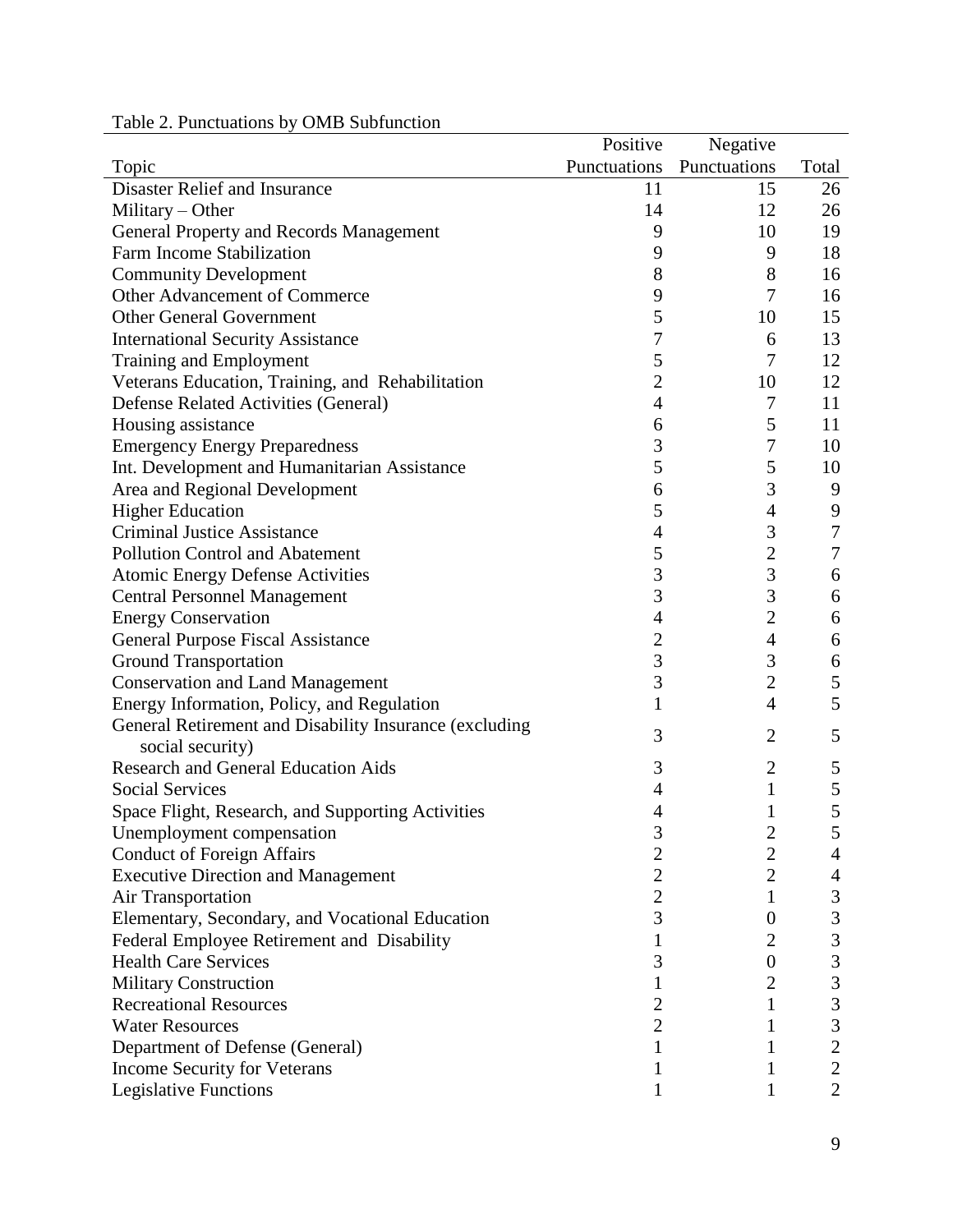| <b>Other Labor Services</b>                 | 0   | 2        |          |
|---------------------------------------------|-----|----------|----------|
| <b>Other Transportation</b>                 |     |          | 2        |
| <b>Federal Correctional Activities</b>      |     |          |          |
| <b>Federal Law Enforcement Activities</b>   |     | 0        |          |
| Federal Litigative and Judicial Activities  |     | $\Omega$ |          |
| Food and nutrition assistance               |     | 0        |          |
| Foreign Information and Exchange Activities |     |          |          |
| General Science and Basic Research          |     | 0        |          |
| Hospital and Medical Care for Veterans      |     |          |          |
| Medicare                                    |     | 0        |          |
| <b>Water Transportation</b>                 |     |          |          |
| Dept. Defense (R&D)                         |     | $\theta$ | 0        |
| Dept. Defense (Personnel)                   |     | 0        | 0        |
| Dept. Defense (Operation and Maintenance)   |     | 0        | 0        |
| Dept. Defense (Housing)                     |     | $\theta$ | $\theta$ |
| Dept. Defense (Procurement)                 |     | 0        | 0        |
| <b>Interest on Public Debt</b>              |     | 0        | $\theta$ |
| Social Security                             |     | $\theta$ | 0        |
| <b>Other Veterans Benefits</b>              |     | $_{0}$   | 0        |
| <b>Central Fiscal Operations</b>            |     | 0        | 0        |
| Other Income Security                       |     | $\theta$ | $\theta$ |
| <b>Other Natural Resources</b>              |     | 0        | $\theta$ |
| <b>Agricultural Research and Services</b>   |     | 0        | 0        |
| Consumer and Occupational Health and Safety |     | 0        | $\theta$ |
| Health Research and Training                | 0   | $\Omega$ | $\theta$ |
| Total                                       | 180 | 180      | 360      |

Figure 4 compares budget distributions for discretionary, mandatory, defense, and total spending. Holding the range of the axes constant across distributions reveals some key differences. Notably, the distribution associated with discretionary spending has wider tails and a slightly smaller central peak than the distribution associated with mandatory spending. This illustrates that punctuations are taking place more often for discretionary topics, while incremental changes are more prominent among mandatory categories.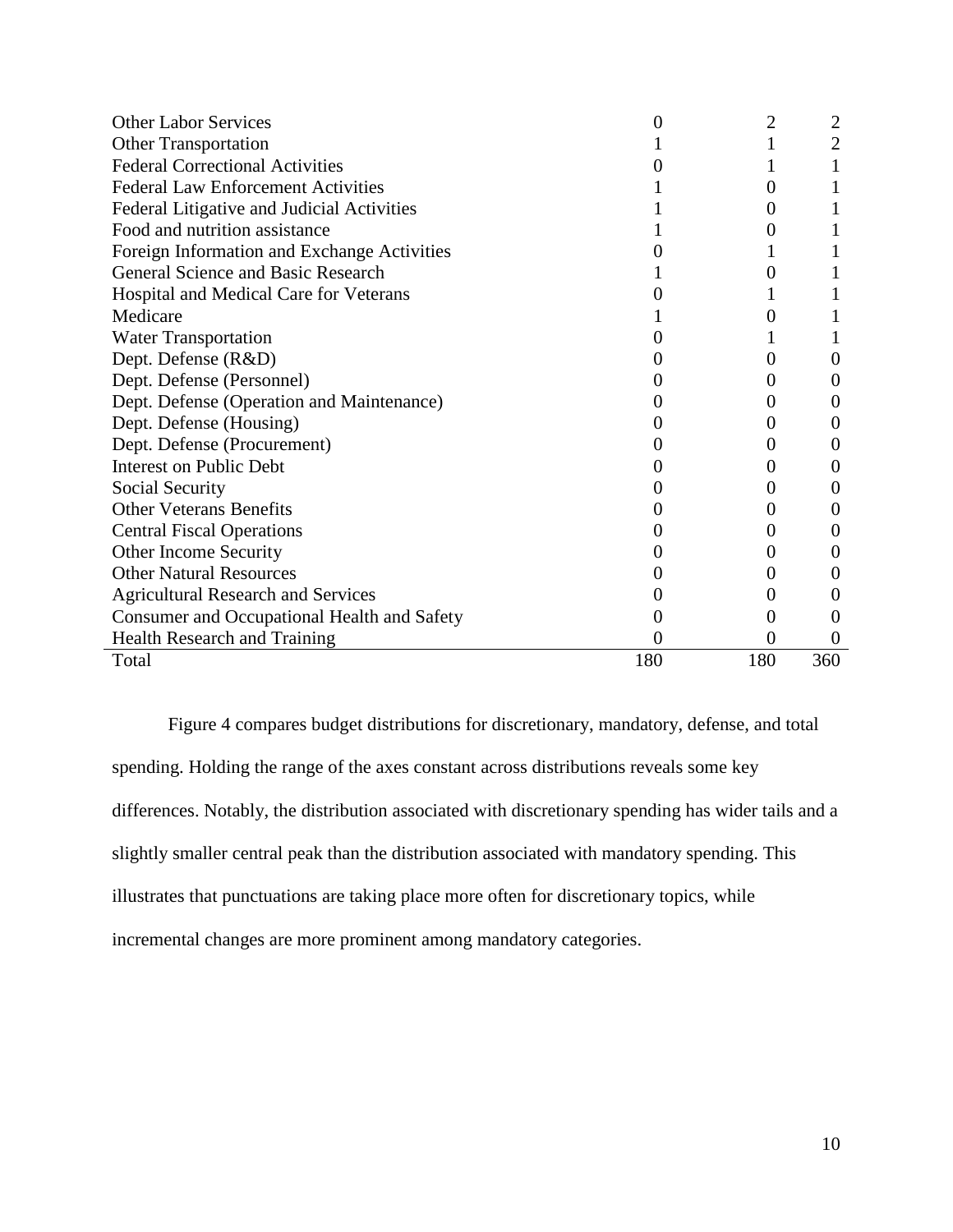

Figure 4. Comparing Budget Distributions across Spending Types A) Total Expenditures B) Mandatory

We plot the slopes of each distribution on a log-log scale and estimate a slope parameter (see Jones and Breunig 2007 or Jones et al. 2009 for an example of this type of analysis). Table 3 presents these statistics along with the l-kurtosis values associated with each distribution. Higher absolute values for the slope coefficients indicate steeper slopes and therefore shorter tails. Lower absolute values for the slope reflect fatter tails, and therefore a more punctuated or extreme distribution. Here we find supporting evidence that the mandatory spending distribution is less extreme than the distributions for discretionary or military spending. Looking either at the positive or the negative budget changes, mandatory spending categories have much steeper slopes: -1.4 for the positive changes, and 1.7 for the negatives, as compared to -1.2 and 1.3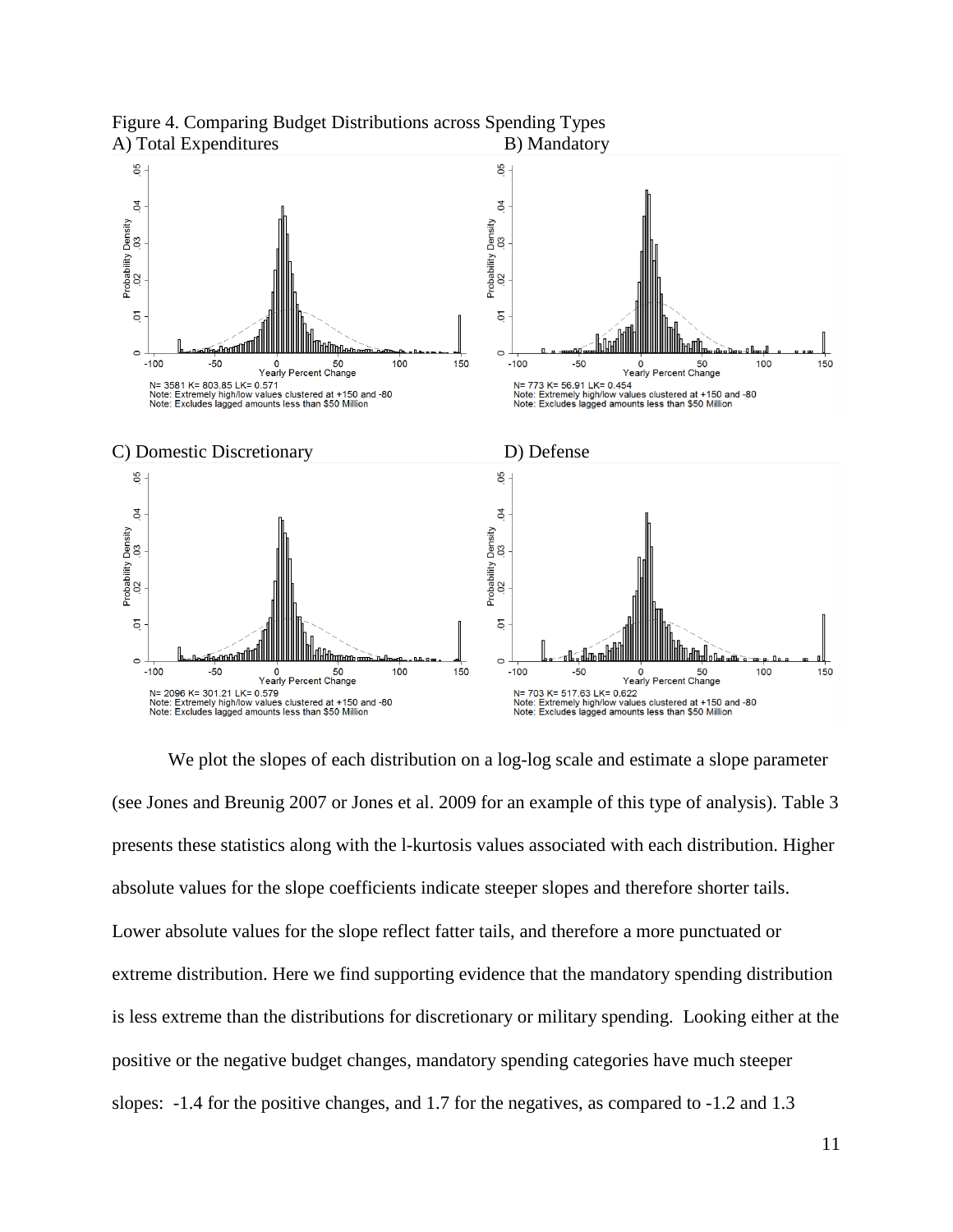overall. These are substantively important differences in the likelihood of extreme values falling into the different budget types.

| Distribution  | Positive Tail | Adj. $R^2$ | Negative Tail | Adj. $R^2$ | -kurtosis |
|---------------|---------------|------------|---------------|------------|-----------|
| Full          | $-1.179$      | 0.987      | l.301         | ${0.807}$  | 0.571     |
| Mandatory     | $-1.400$      | 0.975      | 1.697         | 0.809      | 0.454     |
| Discretionary | $-1.122$      | 0.982      | 1.213         | 0.812      | 0.579     |
| Defense       | $-1.039$      | 0.971      | l.440         | 0.849      | 0.622     |

Table 3. Exponent Estimates for Functions of Tails of Federal Budget Outlay Distributions

Figure 5 shows how punctuations are distributed over time and across spending category.

This figure illustrates a) that punctuations are evenly dispersed over time and b) that

discretionary spending categories have more punctuations than mandatory or military categories

in almost every year.





This short review of spending patterns across diverse categories clearly demonstrates that important differences characterize different areas of the budget. We cannot state that any particular budget category is driven by a purely demographic logic; even in the case of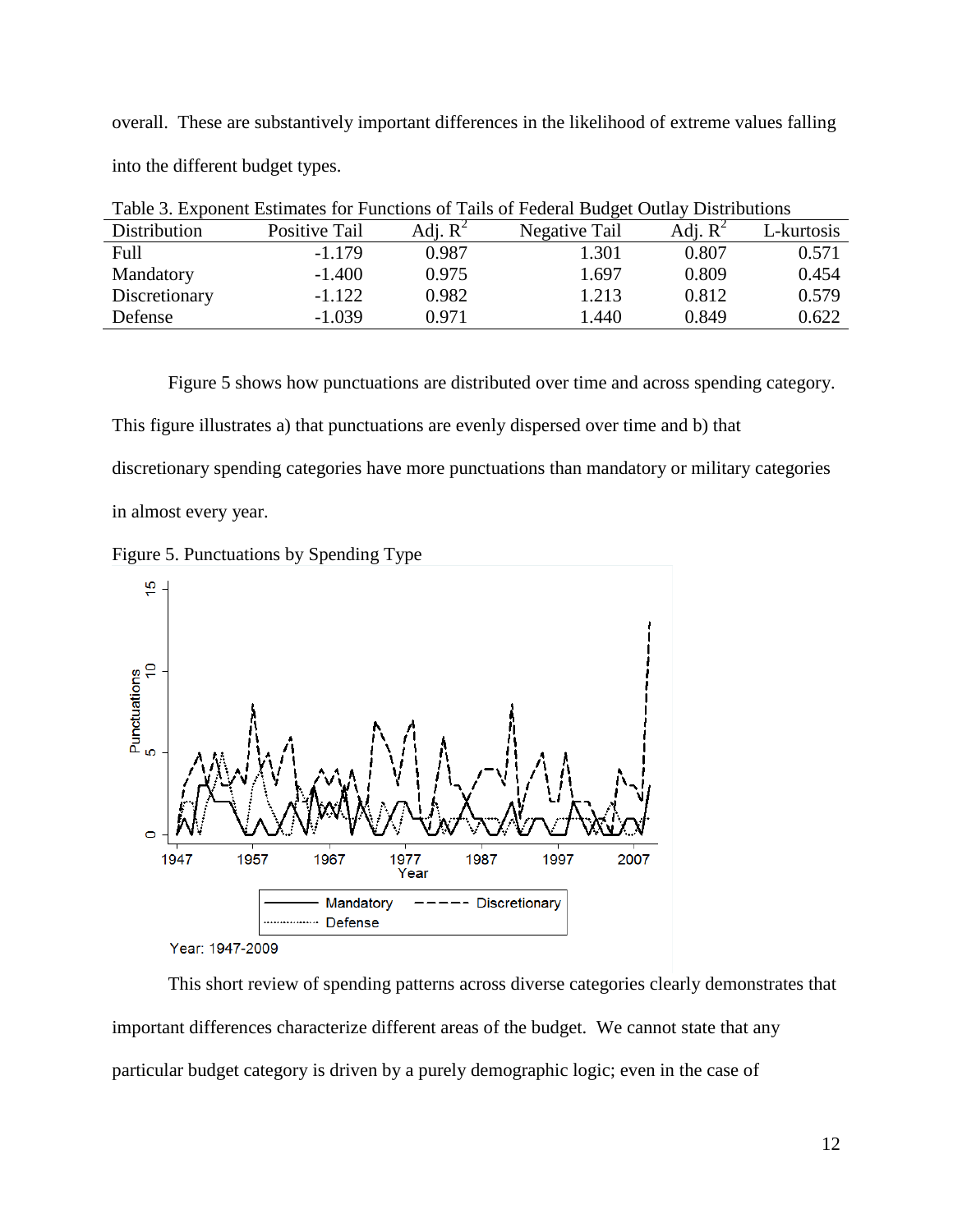retirements and pensions, important shifts sometimes occur in the formulae used to determine entitlements. And Breunig et al. (2010) identified Medicare spending as having the highest lk score in all the categories they examined; this is clearly driven by demographics, but also health care costs and significant changes in the size of the eligible population (driven for example by the poverty rate, increases in which can render large numbers of individuals eligible for these benefits). Education spending is largely driven by how many school-age children there are but above this there can be important shifts in teacher salaries and other spending, even on a percapita basis. So, policies with important demographic elements associated with their spending patterns are not immune from dramatic spending shifts.

While it may be true that a demographic logic does not preclude punctuations, other policy domains clearly are much more prone to it. Disaster relief, military spending, farm price supports, and other similar policies clearly are driven by a logic of response to changing cues. As Jones and Baumgartner (2005) have argued, there is no reason to expect the response to be proportional to the changing cues, and the cues themselves may be changing quite rapidly. Therefore, in these series, driven both by dramatic shifts in real-world events and by institutional inefficiencies leading to under- and over-reactions, we can see why there would be a great number of punctuations. Further specifying the domain-specific elements that determine the likelihood of a policy punctuation is a worthwhile research agenda.

# **Direct Measures of Inputs**

An important underlying difference between mandatory and discretionary spending patterns may be that mandatory spending is highly driven by demographic trends, as discussed in the previous section. This implies that the "inputs" to mandatory series might be systematically different than

13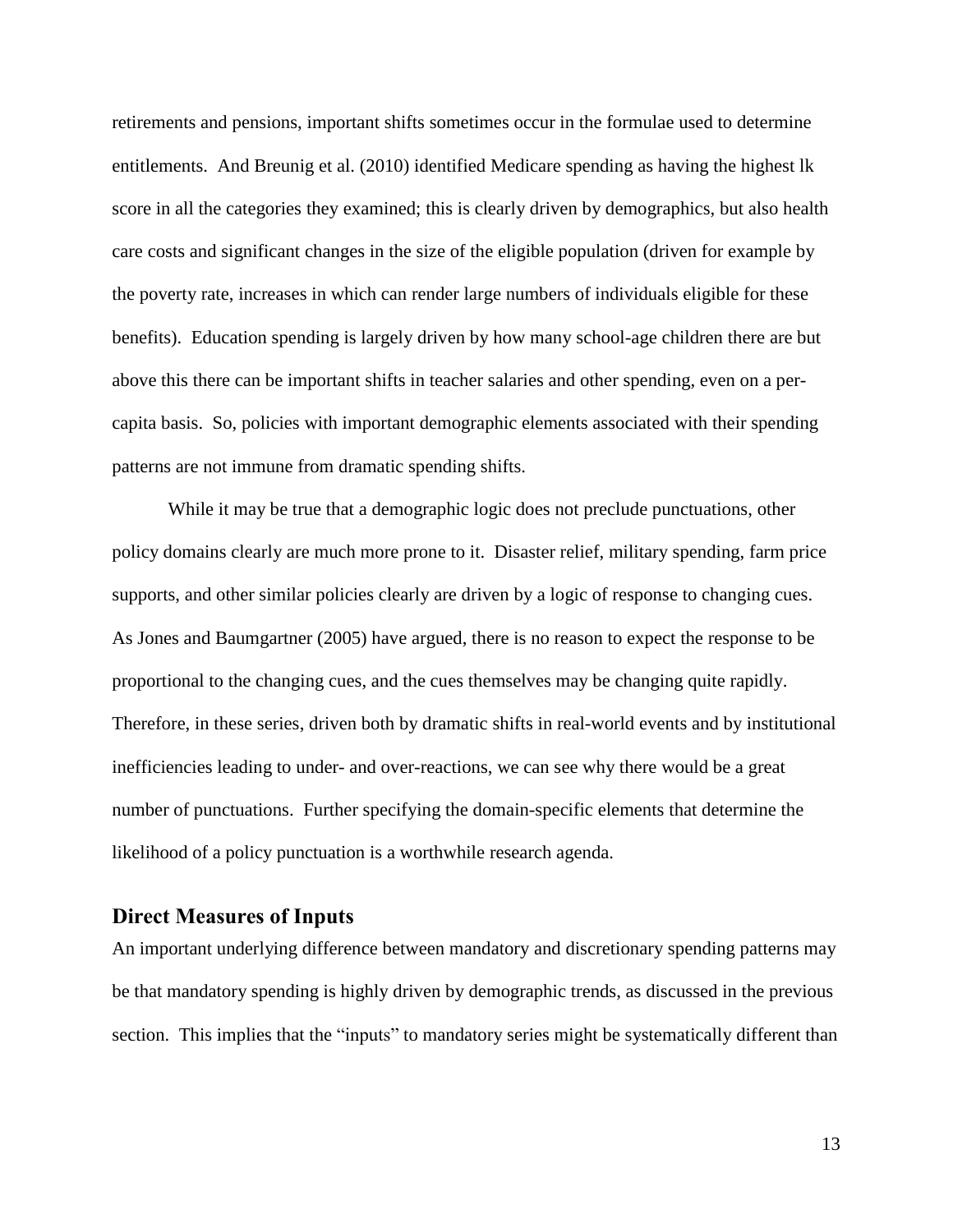those associated with discretionary or defense series. Here we explore further the idea of directly measuring policy inputs.

Jones and Baumgartner (2005) wrote that, given the huge range of activities of a national government, we can assume that the distribution in annual changes to the overall inputs associated with governing are Normal, from the Central Limit Theorem. There is no reason to doubt this logical and highly developed statistical fact. Still, there might be instances where a scholar could directly measure the inputs associated with a given series of outputs, in order to determine if higher kurtosis in the inputs is associated with higher kurtosis in the outputs, as would be expected. It is very difficult, however, to measure inputs, and the decision-making theory at the core of bounded rationality is that decision-makers may never be using a complete model of reality, and therefore that they may occasionally update their model. This means changing the series of input indicators they consider. Further, of course, many of the indicators decision-makers may use will be qualitative and informal.

Interview and field-work based research may be highly useful here in assessing differences across issue-domains in the range of indicators—quantitative and qualitative—that are actually used in government decision-making. Thus far, we know if no such studies. This is probably the most significant gap in the literature on the causes of punctuations, or in validating the conceptual model with observations of the process of decision-making in governmental settings.

For some government programs, however, the indicators may be relatively straightforward to assess. Social security payments, for example, are based on a formula that rests on changing age demographics, while spending on disaster relief and insurance is clearly linked to the occurrence of weather related calamities. Figure 6 compares inputs from these

14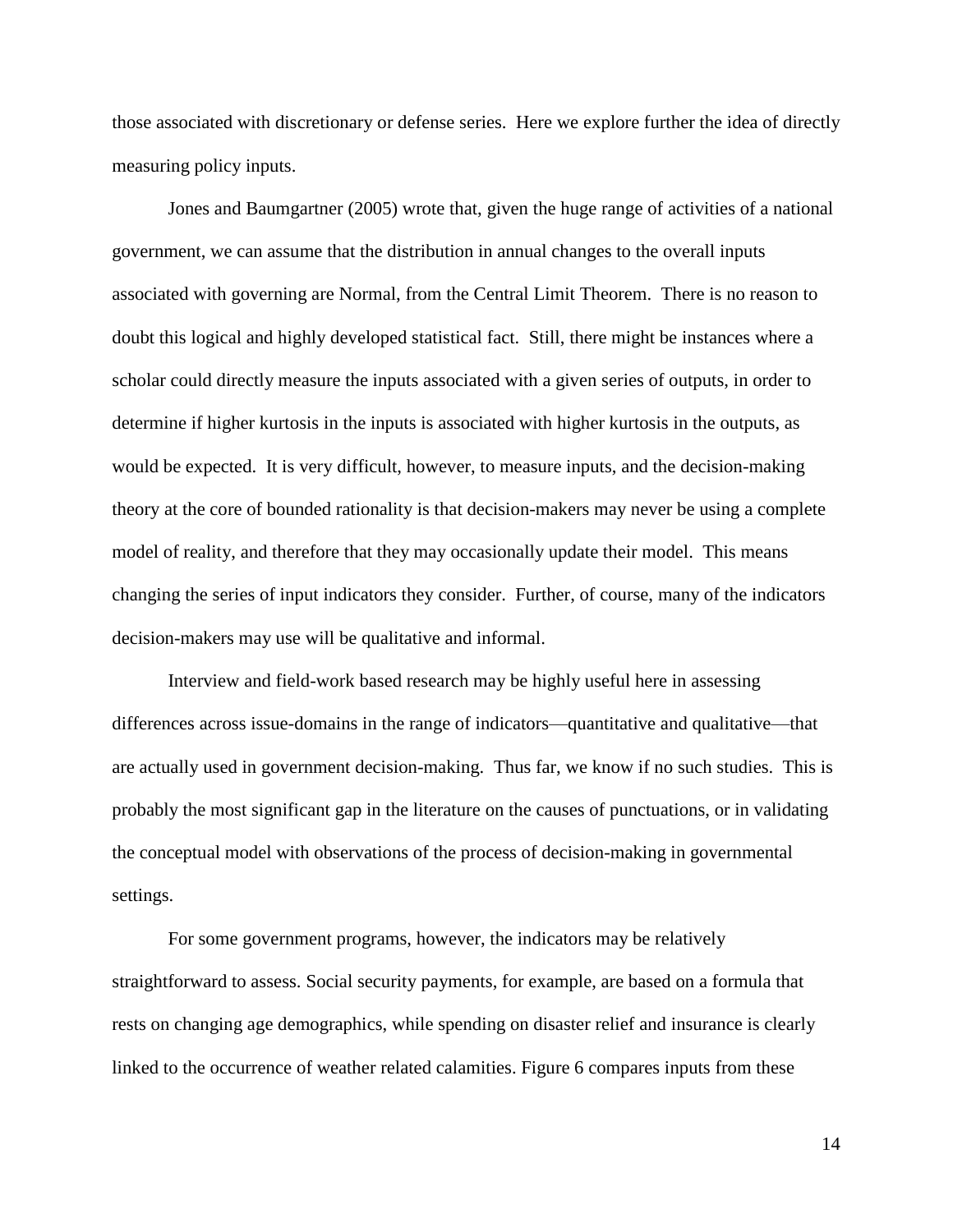series; with panel A displaying the number of US civilians over the age of 55 by year and panel B annual normalized hurricane damages for the US. In Table 2 we showed that spending on disaster relief and insurance underwent 29 punctuations from 1947 to 2009, while during the same period spending on Social Security saw no extreme changes. Figure 6 goes a long way toward explaining this disparity. Age demographics change incrementally and predictably from year to year, but hurricane damages fluctuate wildly. By linking spending programs to these very different sets of inputs, policymakers ensure that the budget will undergo both incremental and extreme changes. The limits to such an analysis are severe, however: If we knew the relevant input series to relate to each government budget, then we would have solved the complexity problem that causes governments to over- and under-respond to issues in the first place. Nonetheless, there are clear differences by policy area, as the figure makes clear.





A more general set of indicators that decision-makers may clearly take into account when constructing budget plans is revenues. Federal decision-makers are interested in deficit politics, even if they are not constrained to maintain a balanced budget. However, US state-level budgets must be balanced. Few have studied kurtosis in tax revenues, but these may be a very powerful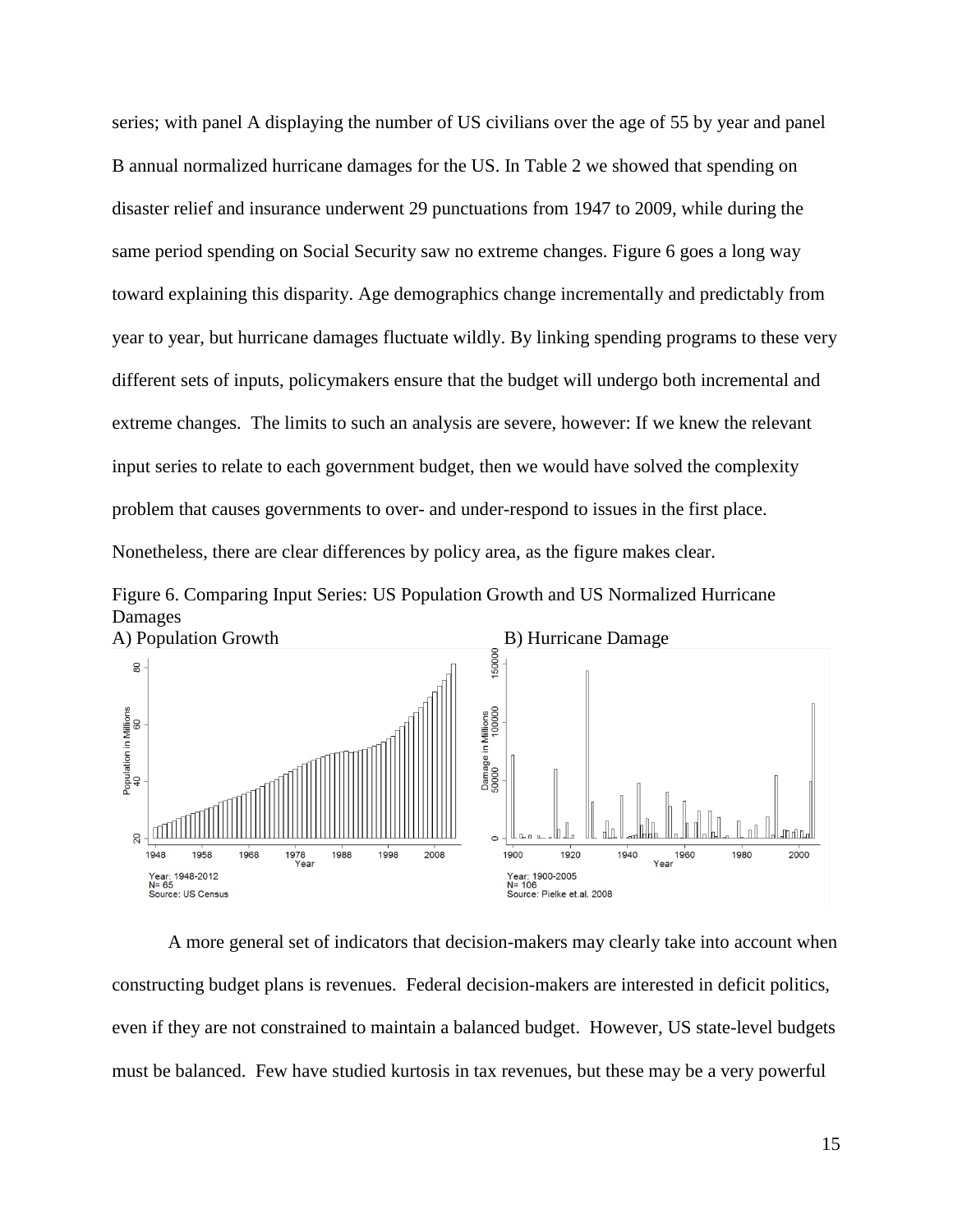predictor of the observed and well-known kurtosis in expenditures. Here we look at federal and state tax receipts.

#### *Tax Revenues*

 $\overline{a}$ 

While the size of federal and state budget deficits indicates that the link between revenues and expenditures is far from ironclad, scholarship does suggest that the availability of revenue affects spending decisions at the national and state levels (Friedman 1978; Manage and Marlow 1986; Ram 1988; Blackley 1986). We investigate how l-kurtosis in revenue distributions may lead to lkurtosis in spending. Figure 7 shows the distribution of aggregate revenues received by the federal government from 1934 to 2011, showing that revenues, like outlays, form leptokurtic distributions. 4





 $4$  These data are available from the OMB. They include annual receipts from various taxes as well as money received from custom duties, sales of various assets, and other financial transactions.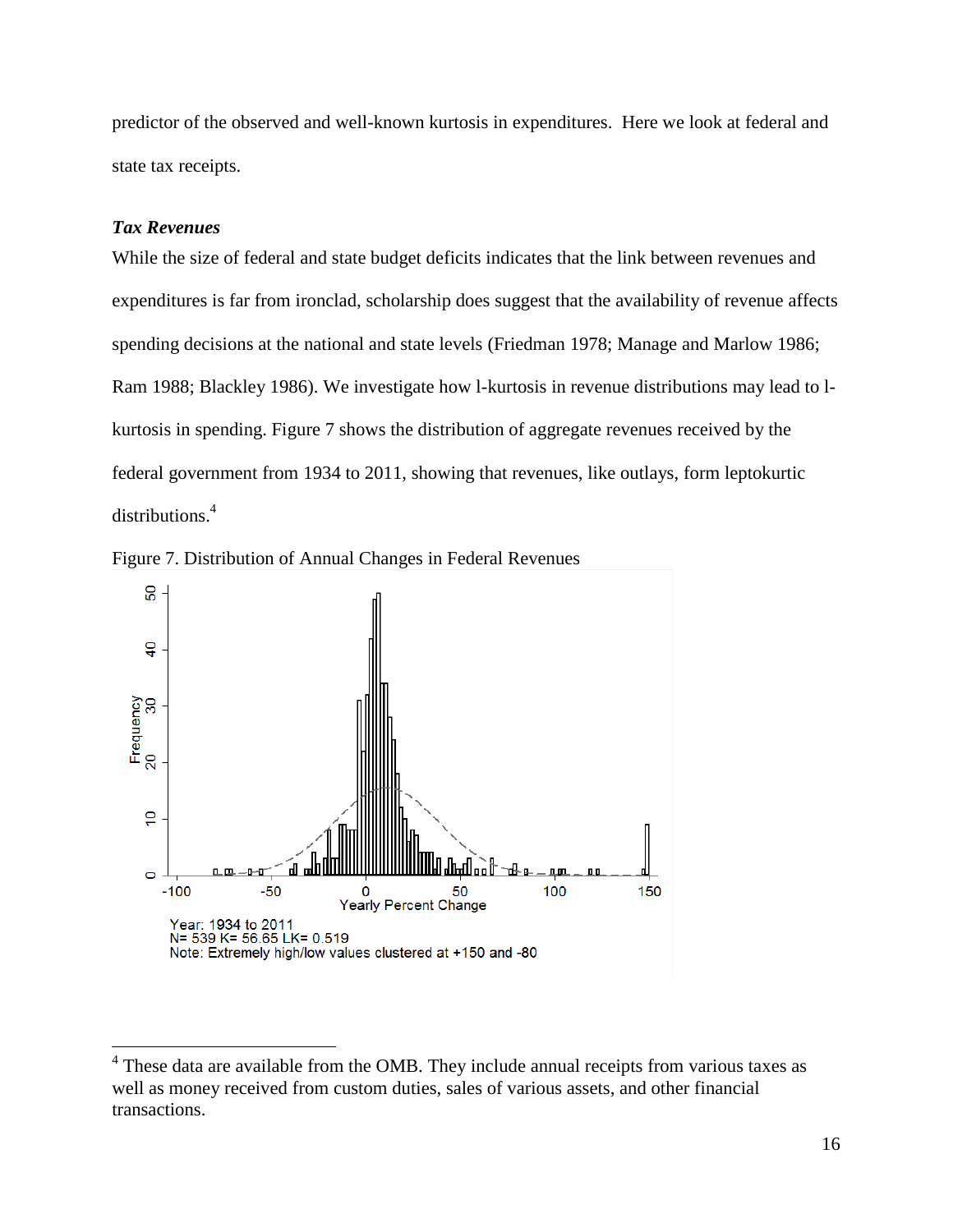Figure 8 plots the l-kurtosis values associated with the revenue distributions for all 50 states.<sup>5</sup> For each state, this value is well above the 0.123 associated with the normal distribution; ranging from 0.407 (South Carolina) to 0.983 (Connecticut).



Figure 8. L-kurtosis of Revenue Distributions for the 50 States, 1965-2008

Figures 7 and 8 clearly make the point that tax revenues are highly subject to punctuated change. This is because of the ratchet effect of shifting economic fundamentals, and occasional changes in tax rates. As sticky as expenditure decisions may be, changing tax rates is even more politically difficult. Therefore, if a government has a certain mix of tax revenues based on mixes of economic activity x rates of taxation, but the rates of economic activity are slowly evolving, eventually producing strains on the budget, there are strong reasons to expect that governments will not be able to adjust the tax rates slowly and proportionately to these shifting fundamentals. Rather, the system may be allowed to limp along until a more dramatic adjustment takes place.

<sup>&</sup>lt;sup>5</sup> These data are available from the Bureau of Economic Analysis. They track state receipts across 27 different taxes.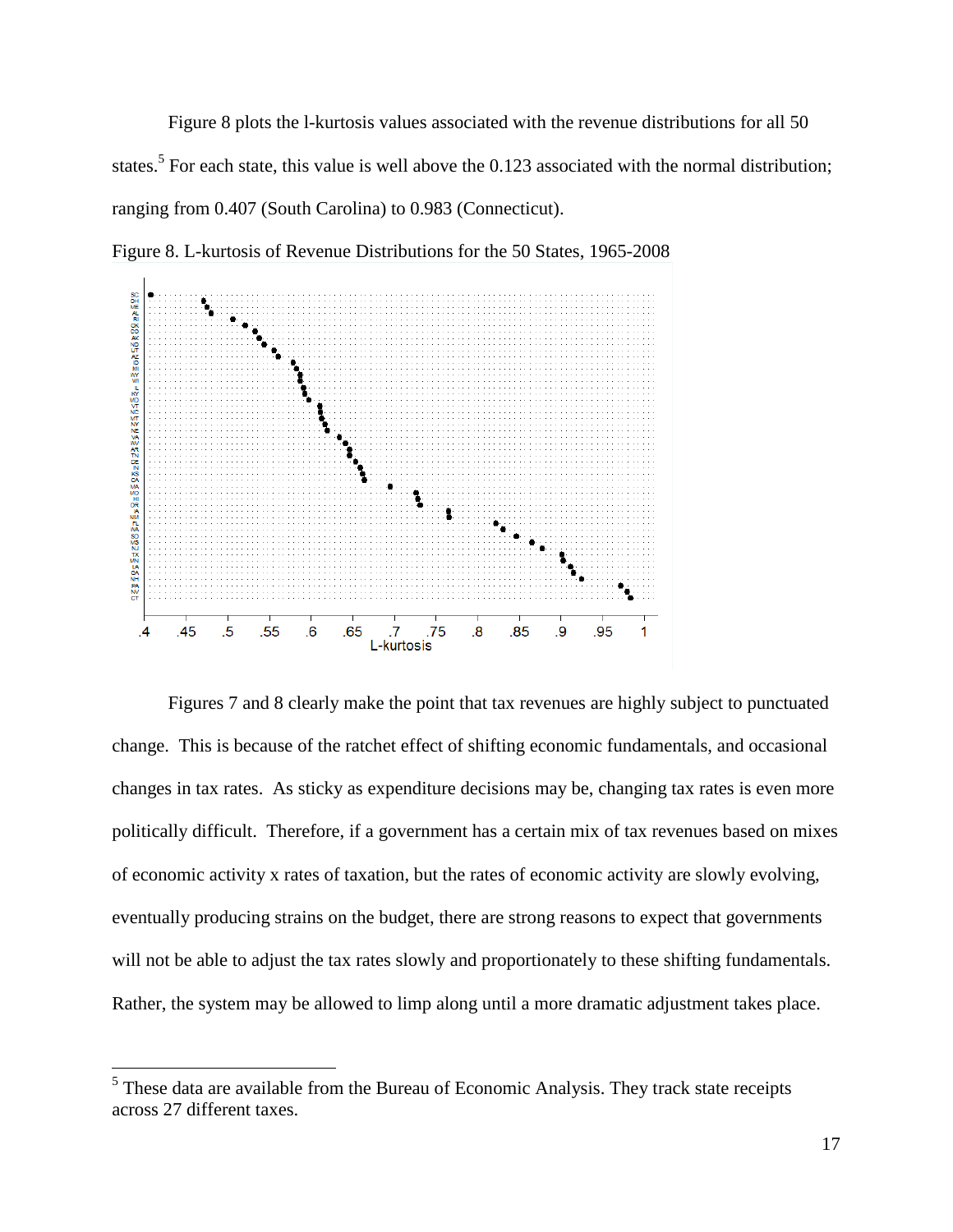Further, as Figure 8 makes very clear, some states have much greater lk values than others. This is because they have different economic fundamentals, for example relying on mineral extraction taxes in some cases but broad personal and corporate income taxes in others. And, of course, there is no reason to suspect that each state or the federal government would be equally efficient in shifting its many tax rates in order to maintain some reasonable stability in receipts.

These receipts do indeed affect expenditures. Table 4 shows the results of an OLS regression model that predicts the l-kurtosis of state spending distributions with the l-kurtosis of state revenue distributions, along with a series of control variables.<sup>6</sup> The l-kurtosis of revenue distributions is the only variable that is statistically significant. This relationship is positive, indicating that as the leptokurtosis of state revenue distributions increases, so does the leptokurtosis of spending distributions. L-kurtosis is measured on a zero-to-one scale, meaning the coefficient for revenue shows the total relationship between revenue and spending l-kurtosis.

 $6$  We include controls that may affect the l-kurtosis of state spending distributions. We control for the average annual expenditures for each state, as states with low expenditures may be more likely to see punctuations in spending simply because it is relatively easy to effect a large percentage change between two small values. We control for the l-kurtosis of Gross State Production (GSP) distributions because underlying economic conditions may affect government decisions relating both to revenues and expenditures. We control for the strictness of state balanced budget requirements, expecting that increasing strictness corresponds with increasing lkurtosis as the flexibility state governments have to respond to problems is limited. This variable is coded so that higher values indicate stricter requirements. We include a dummy variable for states that have a ballot initiative allowing voters to pass measures into law. Our logic is that ballot initiatives, by bypassing the legislature, may increase the volatility of state budgets. Finally, we control for the professionalism of state legislatures, as more professional legislatures may be able to process information more comprehensively. This variable is coded so that higher values indicate increasing professionalism.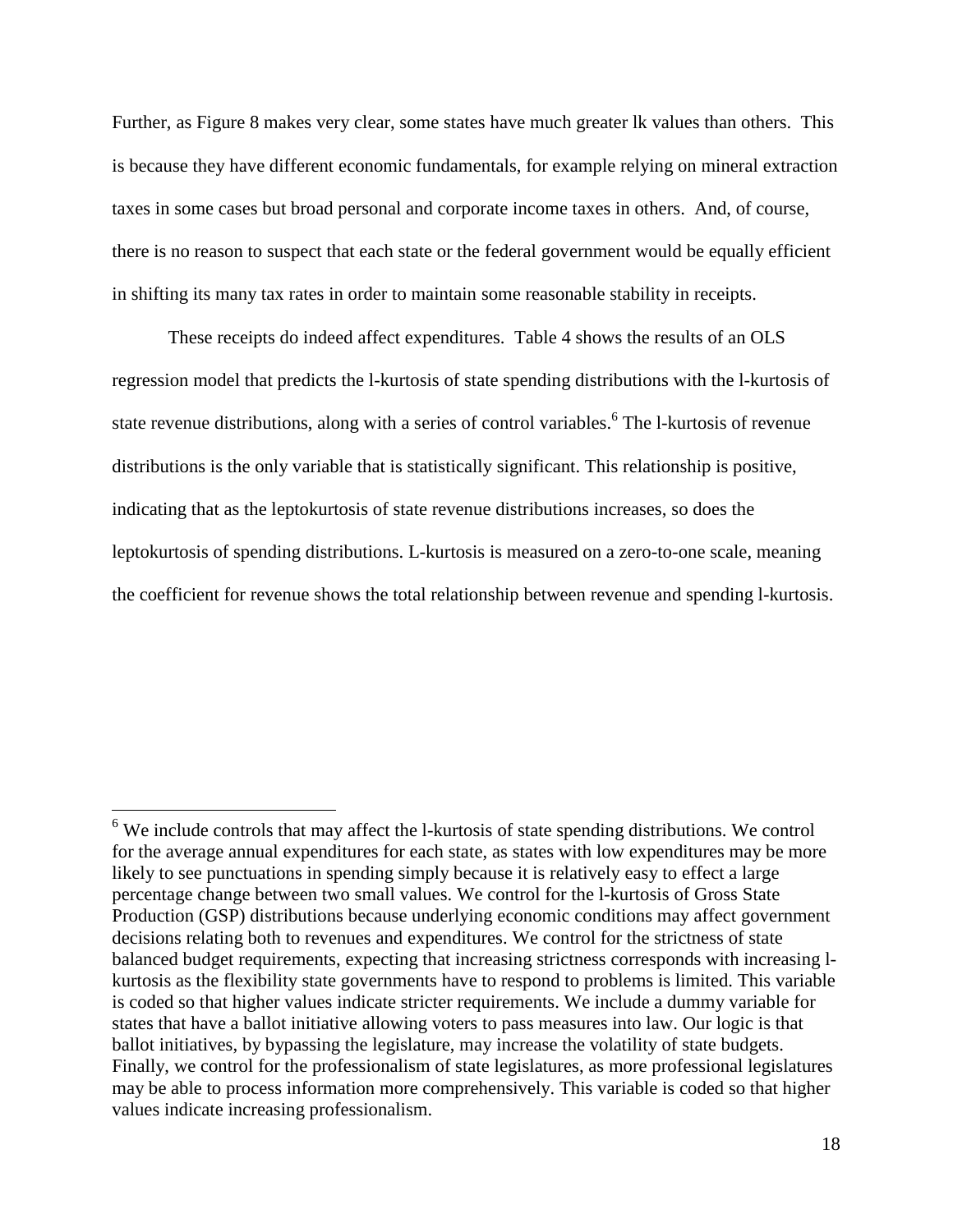| Table 4. I fearening the E-Kurtosis of Brate Spending Distributions |                              |
|---------------------------------------------------------------------|------------------------------|
| Variable                                                            | Coefficient (Standard Error) |
| <b>Average Expenditures</b>                                         | 0.000 (0.000)                |
| Revenue L-kurtosis                                                  | $0.265*(0.128)$              |
| <b>GSP L-kurtosis</b>                                               | $-0.434$ $(0.480)$           |
| <b>Balanced Budget Requirements</b>                                 | $-0.048$ $(0.029)$           |
| <b>Ballot Initiative</b>                                            | $-0.005$ $(0.039)$           |
| Professional Legislature                                            | (0.035)<br>$-0.047$          |
| $*$ = significant at 0.05 p-value<br>$N = 50$                       | Adj. R-Squared $= 0.095$     |

Table 4. Predicting the L-kurtosis of State Spending Distributions

We have scratched the surface of input measures here. But if we want a full understanding of the causes of punctuations in output series, one logical place to look is in the various inputs. For the model of disproportionate information processing to be confirmed more strongly, we would want to demonstrate that the output series are even more extreme than the input series. Of course, that is exactly what has been shown here, and each time we have looked so far. But there is much to be gained by further explorations of a diverse array of input series.

### **Salience and Agenda-Scarcity**

The logic of the politics of attention is that punctuations are more likely to occur for issues that the government is attending to. This logic should extend to the news media as well. Punctuations should be more likely for topics that are highly salient in the news. There are good reasons to expect that this is the case. The news media covers policymaking, so as the government attends to different issues, the media may pick up the story. The media may also be an active agenda setter (Walgrave, Soroka and Nuytemans 2007; Cook et.al. 1983; Edwards 1990; Wood 1998) and, by playing a watchdog role, alert the government to issues deserving of attention (Protess 1987). The reason for punctuations to occur in the absence of news coverage would be automatic or formula-driven shifts in attention, as in farm-price supports and other categories where spending automatically responds to occasional dramatic fluctuations.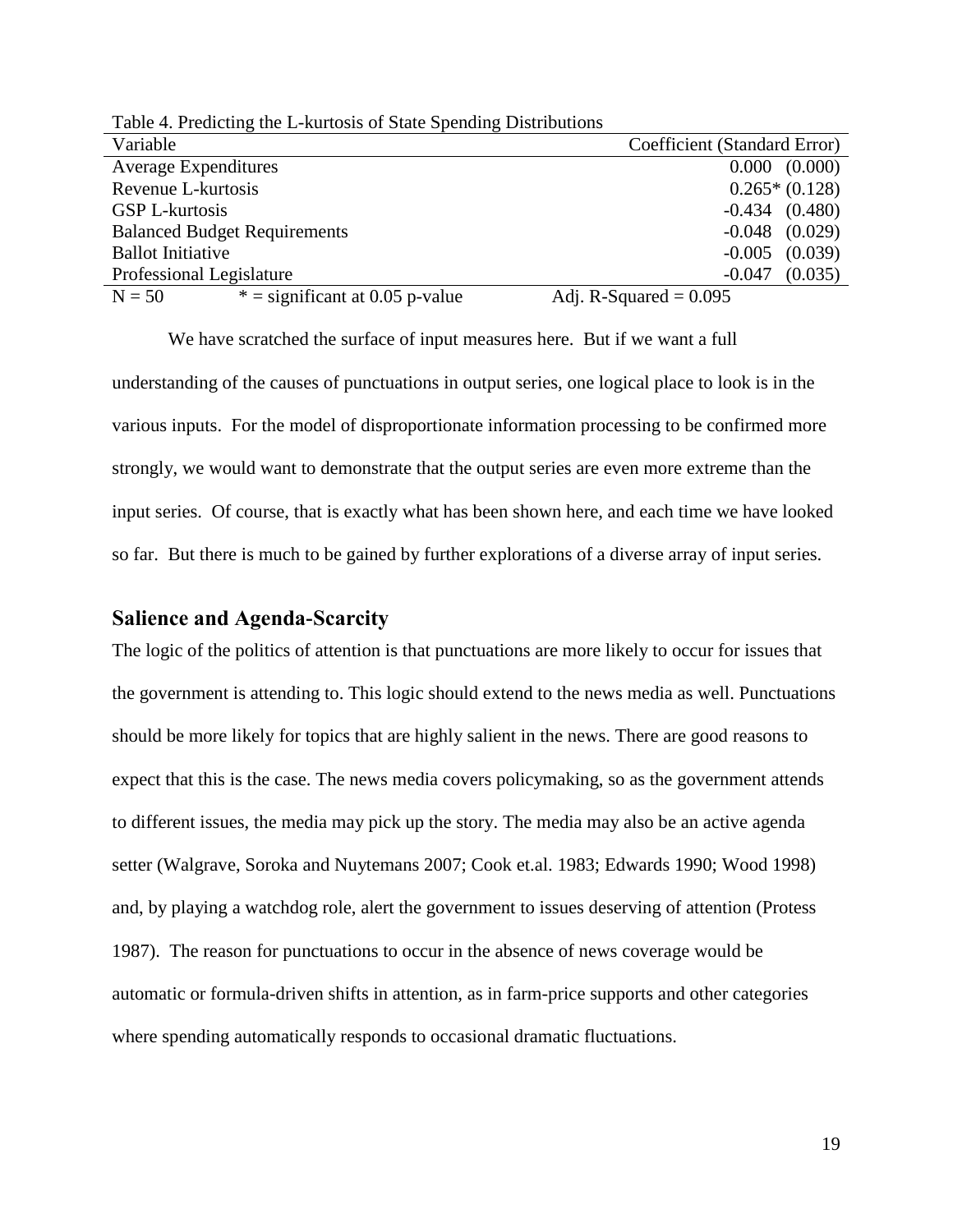Peter John and Shaun Bevan (2012) consider the history of British law-making from 1911 through 2008 and distinguish among three types of punctuations: procedural, highsalience, and low-salience. They argue that procedural punctuations may not be what are normally considered to be punctuations at all, but a series of unrelated law-making changes that happen to be in the same issue-domain. We need not dispute that conceptualization here. Their other distinction however is between high- and low-salience punctuations, by which they mean those large changes in the law-making agenda which were, and were not, associated with significant media attention. Among these punctuations identified (see their Table 3), 26 are high-salience and 11 have low levels of media salience, as indicated by having no mentions in *The Times of London* during the time of passage. (They also note that the punctuations are not randomly distributed across policy topics, but show higher likelihood in the areas of education, defense, labor, social welfare, and science.) So, while legislative punctuations in Britain are not guaranteed to be high-salience issues, the majority do attract significant media attention.

In *Making the News: Politics, the Media, and Agenda Setting*, Amber Boydstun (2013) codes the front page of every *New York Times* from 1996 through 2006, recording the policy topic of each story. We use this data to develop a simple measure of media saliency, where a topic is considered highly salient in any year in which it appears on the front page of the *Times* an average of two out of three days. Table 5 shows the occurrence of federal spending punctuations by media saliency.<sup>7</sup> It appears that during periods of high saliency there is a modest increase in the proportion of spending reallocations that qualify as punctuations.

<sup>7</sup> Data on front page coverage in the *Times* is only available for 10 years, so we expand our definition of a punctuation to include the top and bottom 10% of the spending distribution in order to increase the number of reallocations occurring during periods of high media saliency. The *Times* stories are coded according to general policy topics such as education, national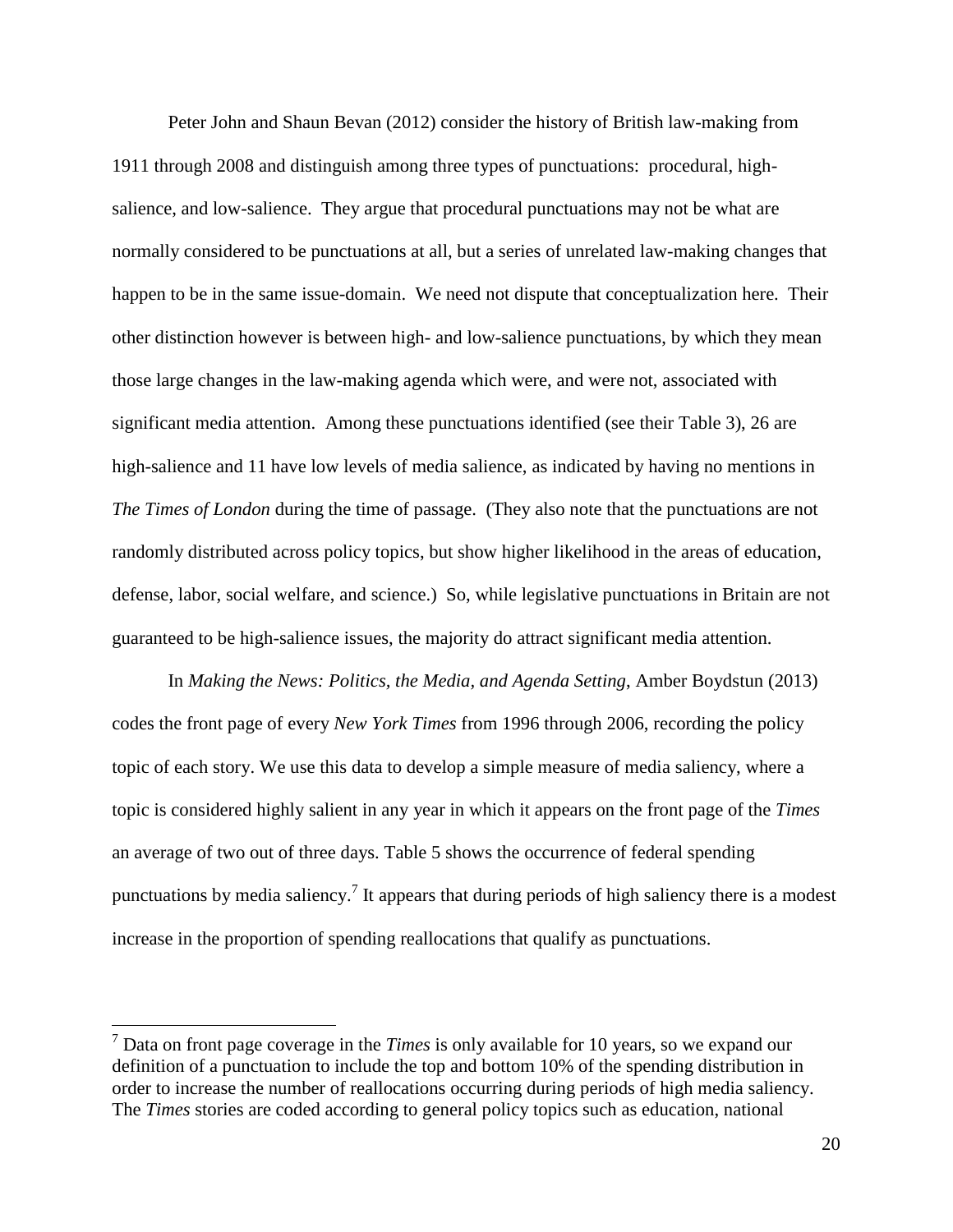| Media Saliency |      | % Spending Punctuation |
|----------------|------|------------------------|
| Low            | 84   | 19.05                  |
| High           | 26   | 23.08                  |
| Total          | l 10 | 20.00                  |

Table 5. Spending Punctuations by Media Saliency, 1996 – 2006

By demonstrating that media attention can be linked to punctuations, this finding highlights the depth of ties between the news media and government. It also speaks to the importance of attention as an indicator of policy change. Even with very simple indicators of salience, we see a correlation between attention and spending punctuations.

### **Public Opinion: Policy Input, or Media Output?**

 $\overline{a}$ 

With a few exceptions (Jones, Sulkin and Larsen 2003), the majority of PE literature looks at government budgeting and distributions of spending changes. Of course, the importance of attention as a catalyst to change need not be limited to governments, but may apply to a broad range of political and social behavior. For example, in *Politics of Attention* Jones and Baumgartner demonstrate that attention scarcities lead to punctuated outcomes in *New York Times* coverage. Here, we consider mass political opinion, asking if attention scarcities can again be linked to punctuated outcomes.

A systematic shift in aggregate, or national, opinion requires a uniform signal, so that individuals around the country can receive and process it simultaneously. While there is some debate over the existence of a national media agenda (Woolley 2000), there are good reasons to suspect that coverage is relatively synchronized across outlets, at least for highly salient issues (McCombs and Shaw 1972; Baumgartner and Jones 1993; Soroka 2002; Baumgartner, DeBoef and Boydstun 2008; Atkinson, Lovett and Baumgartner 2014). If this is the case, then we can expect the news media to provide uniform signals to the public about what issues are deserving

defense, and international affairs, so, where possible, we match these topics with OMB major functions. In all, we can match 10 different spending categories with news coverage.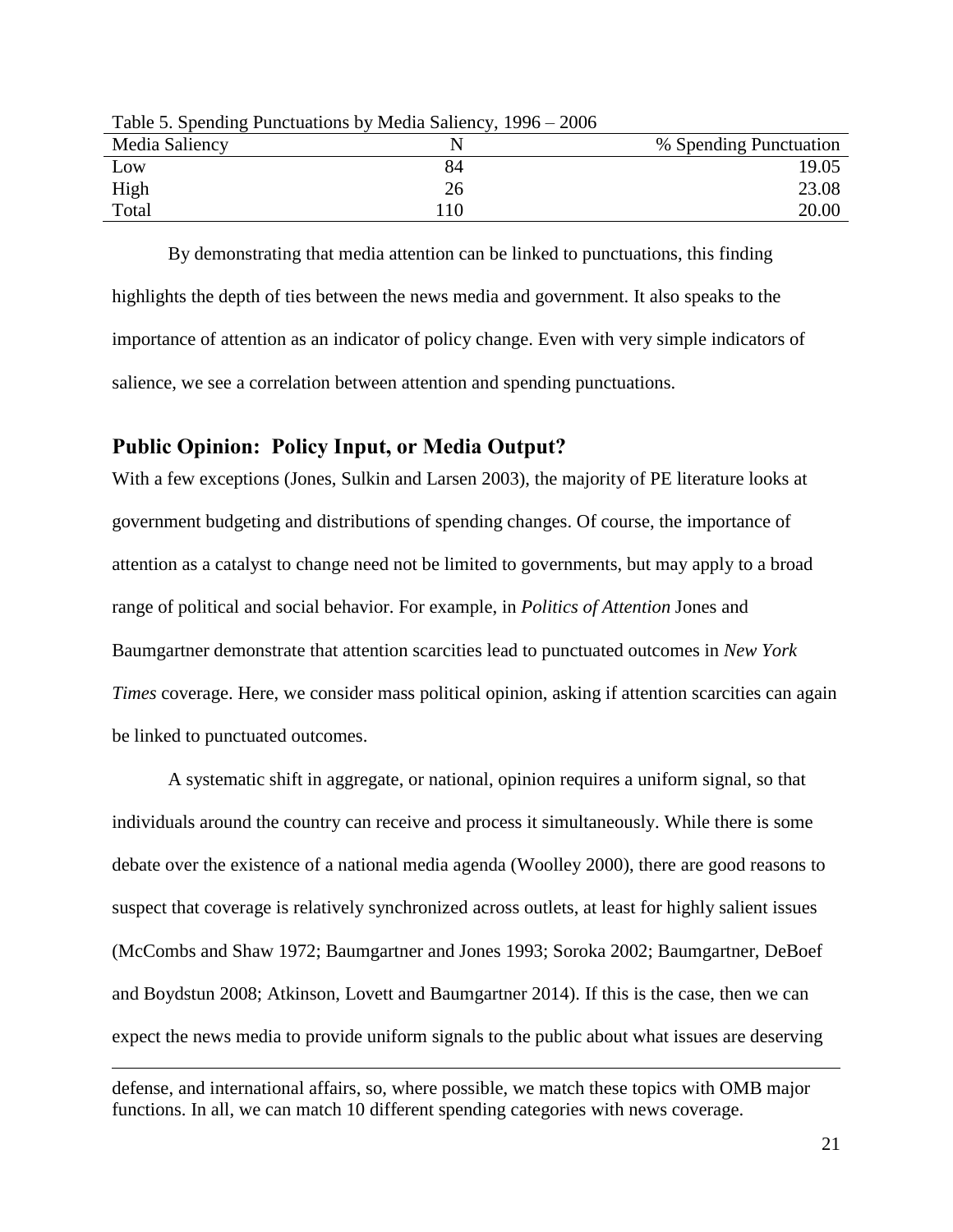of attention. The media, however, do not cover issues comprehensively, but instead lurch from one hot topic to another (Boydstun, Hardy and Walgrave 2011; Vasterman 2005). For highly salient issues affecting entire national media systems, the rapid movement of media attention from topic to topic might well be expected to induce dramatic shifts in aggregate public opinion. Certainly, the opposite must be the case: in the absence of coordinated attention, it is hard to conceive of the conditions for aggregate opinion to do more than drift marginally this way or that. From this we can expect that for topics receiving high levels of media scrutiny, mass opinion may undergo very large changes, as the public assimilates new information and adjust policy expectations. On the other hand, for the majority of issues that the media is not attending to, we expect public opinion to "drift," fluctuating only moderately with time.

Figure 9 shows the distribution of aggregate annual changes in opinion across three commonly cited measures.<sup>8</sup> Notably, all three distributions show high levels of leptokurtosis, as evident in the high central peaks and wide tails.

<sup>&</sup>lt;sup>8</sup> Panel A features public policy mood, an aggregate measure of opinion introduced by James Stimson (1991) and subsequently featured in numerous articles on dynamic representation (Erikson, MacKuen and Stimson 2002; Stimson 2004; Stimson 1995). The Policy Agendas Project makes mood measures available for 61 different policy topics. Panel B shows changes in public spending preferences, aggregated across 13 policy topics. Stuart Soroka and Christopher Wlezien introduce this measure in *Degrees of Democracy* (2010). Panel C features Gallup's Most Important Problem (MIP) polling data, showing aggregate annual changes in the percentage of respondents naming an issue as the MIP for 20 different policy topics. This data is also available on the Policy Agendas Project website.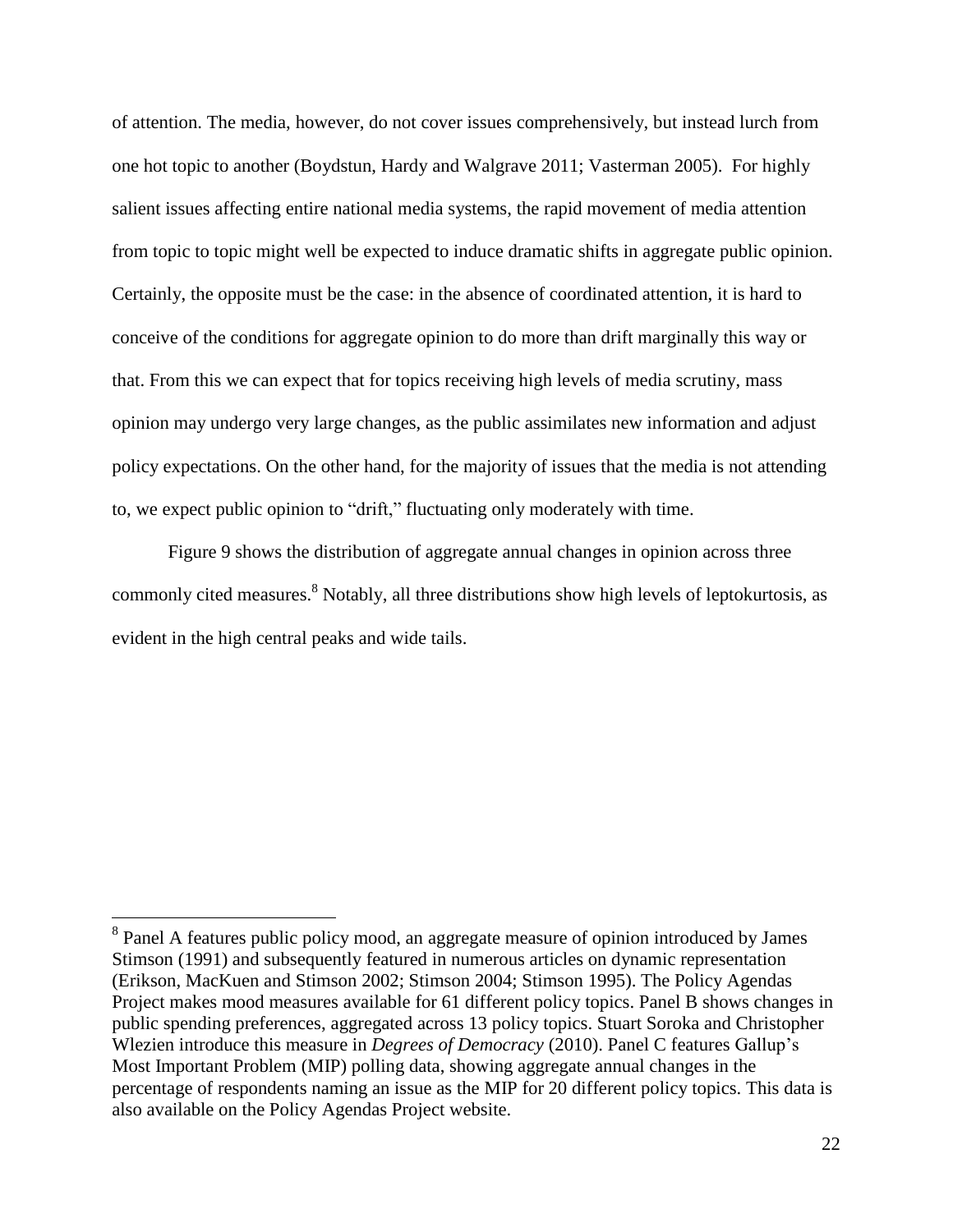Figure 9. Three Distributions of Annual Changes in Public Opinion A) Public Policy Mood, 1946-2011 B) Public Spending Preference, 1972-2004



Having established that public opinion follows a punctuated equilibrium pattern of change, we investigate media coverage as a possible cause of this phenomenon. Table 6 reprises our measure of media saliency, which treats a topic as highly salient in any year when it appears on the front page of the *New York Times* an average of two out of three days, and shows that punctuations in opinion are more likely when a topic is receiving comparatively high levels of coverage.<sup>9</sup> These findings support our premise that media attention is an important catalyst for

 $9\%$  We consider a punctuation in opinion to be those changes occurring in the top and bottom 10% of each opinion distribution.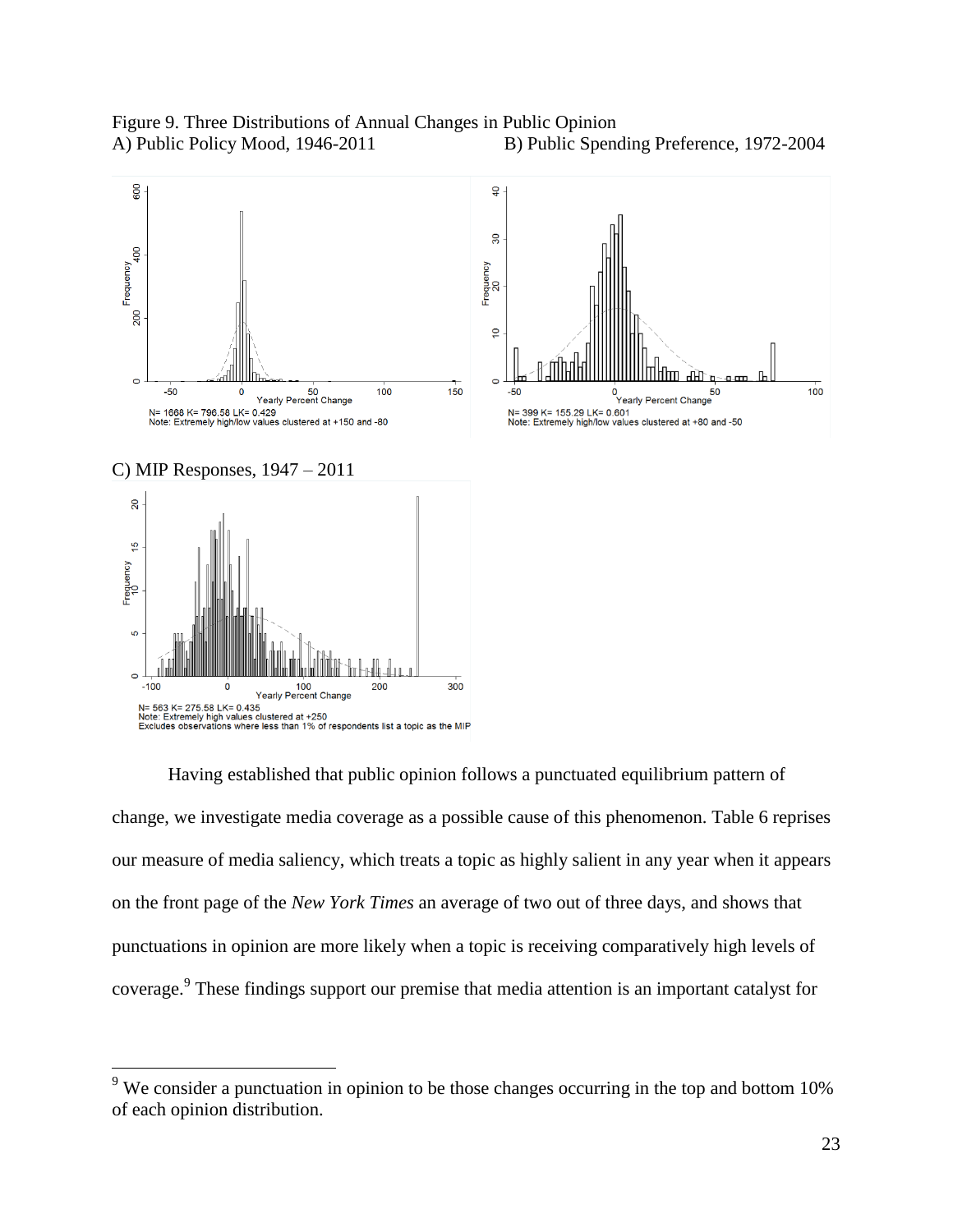large shifts in opinion, and demonstrate that agenda scarcity can cause punctuations in political

behavior, as well as institutional outcomes.

| ັ                                  | ັ<br>ັ                    |                |  |
|------------------------------------|---------------------------|----------------|--|
| Media Saliency                     | N                         | % Punctuations |  |
|                                    | <b>Public Policy Mood</b> |                |  |
| Low Saliency                       | 196                       | 18.37          |  |
| <b>High Saliency</b>               | 50                        | 28.00          |  |
| Total                              | 246                       | 20.33          |  |
| <b>Public Spending Preferences</b> |                           |                |  |
| Low Saliency                       | 108                       | 19.44          |  |
| <b>High Saliency</b>               | 20                        | 25.00          |  |
| Total                              | 128                       | 20.31          |  |
| <b>MIP Polling</b>                 |                           |                |  |
| Low Saliency                       | 262                       | 19.08          |  |
| <b>High Saliency</b>               | 79                        | 24.05          |  |
| Total                              | 116                       | 20.07          |  |

Table 6. Changes in Public Opinion during Periods of Low and High Media Saliency

# **Opinion and Budgets**

 $\overline{a}$ 

So far we have established that when issues are highly salient to the press, those issues are more likely to undergo punctuations in both spending and public opinion. Now we bring our analysis full circle, exploring the link between punctuations in opinion and government spending. Scholarship on representation finds that government actors are highly responsive to public opinion (Wlezien 1995; Erikson, Mackuen and Stimson 2002; Page and Shapiro 1992; Stimson 1991). If this is the case, then some punctuations in spending may simply be reactions to shifting public preferences, which, as we demonstrated, are themselves prone to punctuations.

To explore this possibility we compare punctuations in public opinion with punctuations in government spending.<sup>10</sup> Using three different measures of public opinion, the Table 7 distinguishes between periods when the opinion series is in a normal range versus when it has changed dramatically. For the following budget period (that is, with the appropriate lag to

 $10$  For this analysis we retain our definition of a punctuation as those changes occurring in the bottom and top 10% of the distribution, for both opinion and spending.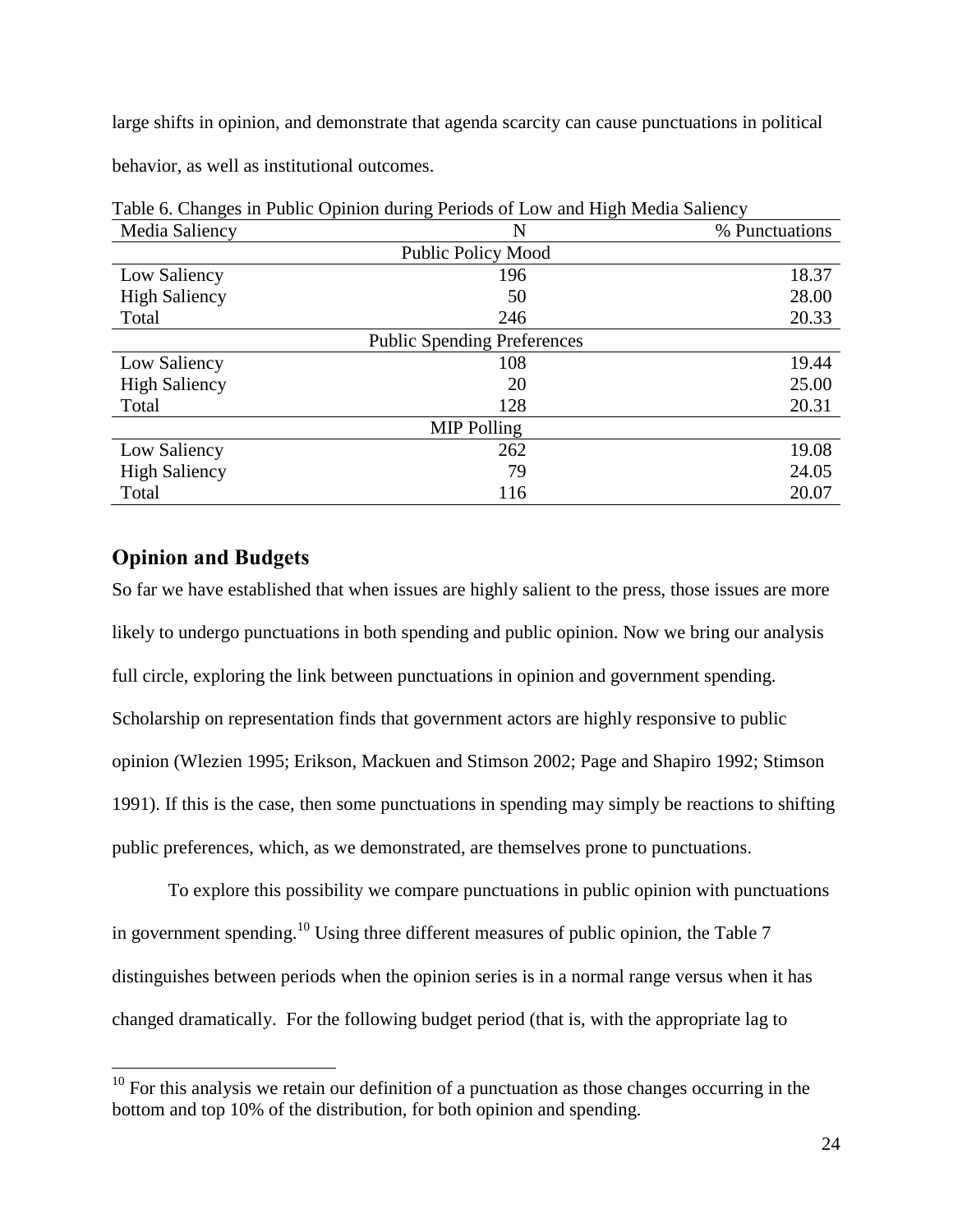account for Congress to pass a budget for the following fiscal year), the percentages in the right column indicate the percent of those budget changes that are in the top or bottom 10 percent of all budget changes. Clearly, spending punctuations occur more frequently for topics on which public opinion is shifting dramatically. This relationship is particularly strong for the public mood measure of opinion, where the likelihood of a spending punctuation doubles moving from the normal range of opinion shifts to the extreme changes.

| $\circ$<br>Opinion | N                                        | <b>Spending Punctuations</b><br>% |
|--------------------|------------------------------------------|-----------------------------------|
|                    | Public Spending Preferences, 1972 – 2004 |                                   |
| Normal Change      | 102                                      | 19.61                             |
| Punctuation        | 26                                       | 23.08                             |
| Total              | 128                                      | 20.31                             |
|                    | Public Policy Mood, 1947 – 2009          |                                   |
| Normal Change      | 192                                      | 17.19                             |
| Punctuation        | 50                                       | 34.00                             |
| Total              | 242                                      | 20.66                             |
| MIP, $1947 - 2009$ |                                          |                                   |
| Normal Change      | 232                                      | 18.97                             |
| Punctuation        | 58                                       | 24.14                             |
| Total              | 290                                      | 20.00                             |

Table 7. Spending Punctuations by Public Opinion

Together, the analysis in Table 6 and 7 speaks to the degree to which the media, government, and public are in tune with each other. Large shifts in coverage, spending, and opinion appear to mirror each other quite consistently. Together, these results provide powerful examples of the "politics of attention" at work.

# **Conclusion**

Previous research identifies cognitive and institutional frictions as the primary cause of punctuations in output series from various organizational decision-making processes. Our goal with this paper is to unpack these frictions and encourage a discussion of all those factors that may explain variation in the degree of punctuations seen in various political outcomes. The novelty of this approach is that we directly measure relevant inputs, considering how variance in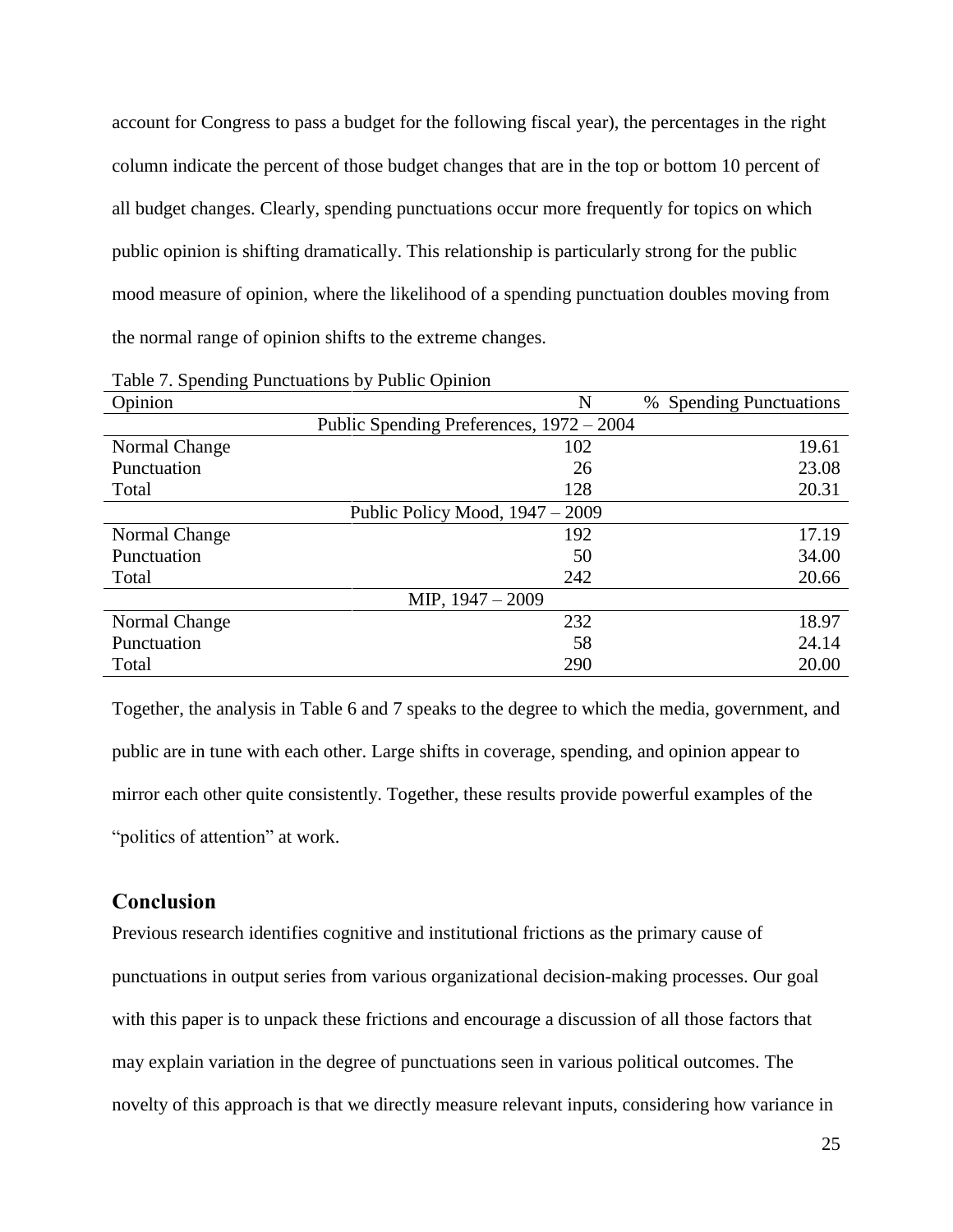the stability of different input series can help explain the occurrence of punctuations. We find that budget categories which are tied to unstable inputs are much more likely to experience spending punctuations than are those categories linked to more stable input series. We also discover that aggregate changes in revenue, public opinion, and media coverage (three basic inputs into government decision-making) all display punctuations of their own.

From this we can reasonably expect that even a government operating without cognitive or institutional frictions would occasionally produce spending punctuations, so long as it was responsive to public opinion, media coverage, or the availability of revenue. Furthermore governments, by tying large portions of their budgets to demographic changes, ensure that many spending reallocations will be automatic and incremental. So, in summary, while it is logical to assume that aggregate inputs will be normally distributed, and while a perfectly attentive government may produce normally distributed outlays to match, actual governments are highly sensitive to specific inputs that are on a case by case basis unstable.

Given the frequency of punctuations in outputs from political processes, our collective goal should be to maximize variance on that dependent variable, which means in particular to challenge the "general punctuation hypotheses" by finding its limits. Certainly, all complex governmental decision-making processes conform to this hypothesis. But theoretically, moving from complex to simple decision-making processes should correspond with fewer observations of punctuations. Where is the line? Can we identify an organization with such a simple task that it produces normally distributed outputs? Once we identify the maximum possible variation on the size of the tails resulting from decision-making processes, we need then to devise ways to test each possible contributor. Some of these ideas may involve simple statistical tests, but with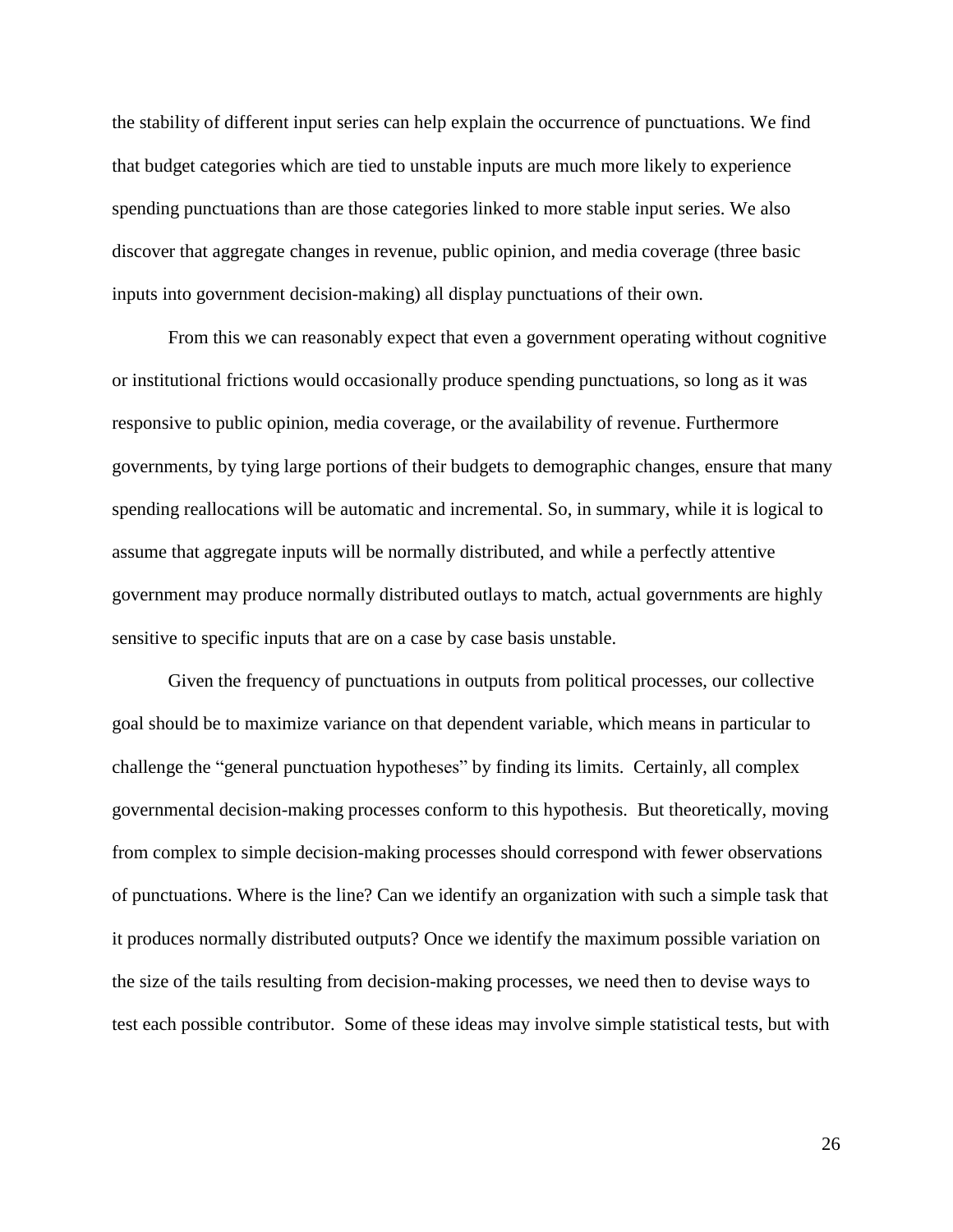datasets that have not yet been collected. Some, we have tested here in at least a preliminary manner.

A valuable qualitative approach may be field-work based observations of how decisionmakers actually work. Do they indeed "over-attend" to a few dimensions of a complex issue? Do they indeed "catch-up" with trends that overwhelm them? Does this process work by incumbents being overthrown and new leaders developing new decision-making routines, or do individual leaders change? Given the focus on decision-making in the literature on punctuated equilibrium, it is remarkable that so few observational studies have been done. Paradoxically, in an area of research on agendas that has moved perhaps the furthest in terms of methodological sophistication, the biggest gap may be in the simplest form of traditional process-tracing based on close observations of government officials at work.

### **References**

- Atkinson, Mary Layton, John Lovett and Frank R. Baumgartner. 2014. Measuring the Media Agenda. *Political Communication,* forthcoming.
- Baumgartner, Frank R. and Bryan D. Jones. 1993. *Agendas and Instability in American Politics*. Chicago, IL: University of Chicago Press.
- Baumgartner, Frank R., Suzanna L. DeBoef and Amber E. Boydstun. 2008. *The Decline of the Death Penalty and the Discovery of Innocence*. New York, NY: Cambridge University Press.
- Baumgartner, Frank R., Christian Breunig, Christoffer Green-Pedersen, Bryan D. Jones, Peter B. Mortensen, Michiel Neytemans, and Stefaan Walgrave. 2009. Punctuated Equilibrium in Comparative Perspective. *American Journal of Political Science* 53, 3 (July): 602– 19.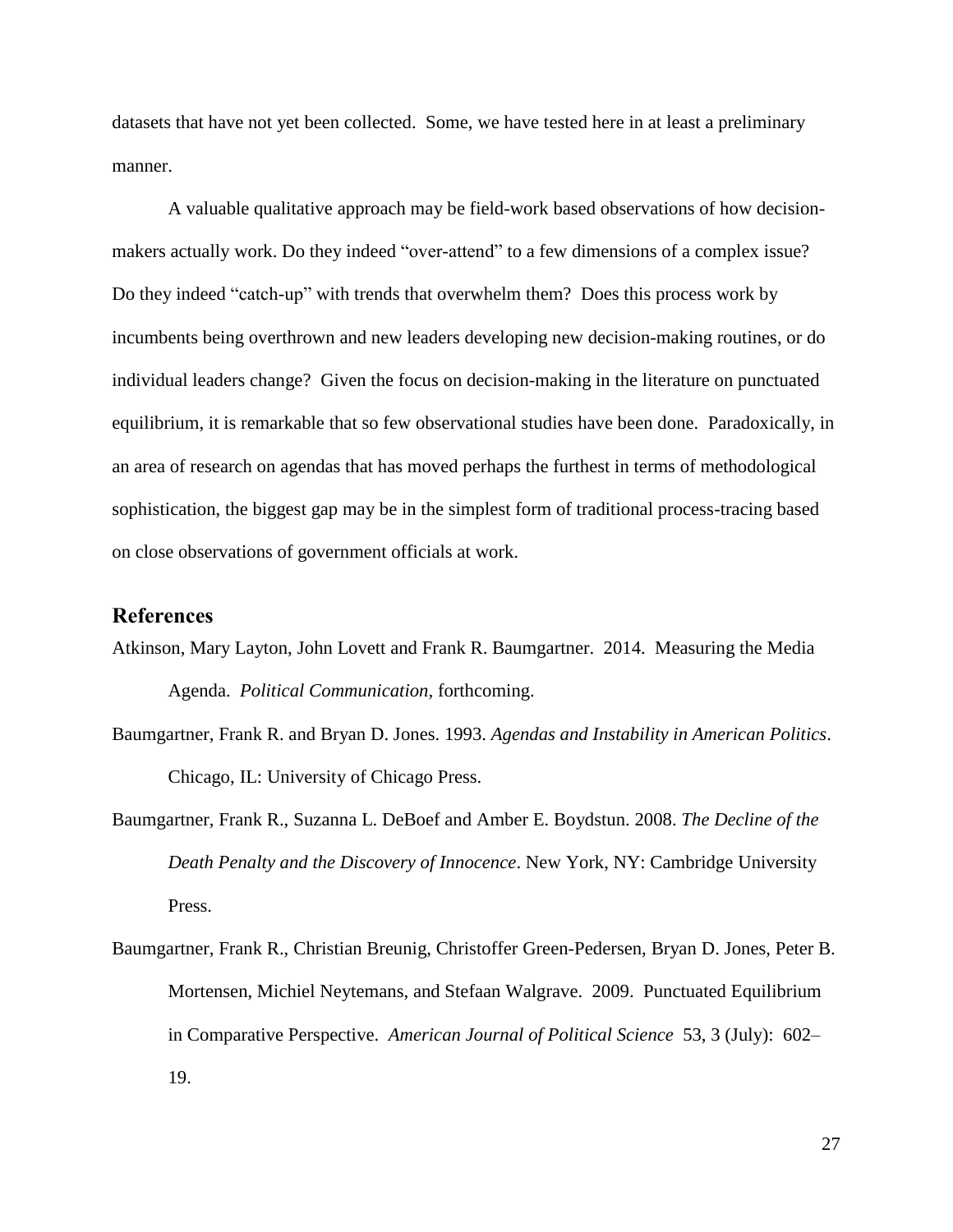Beckmann, Matthew and Joseph Godfrey. 2007. The Policy Opportunities in Presidential Honeymoons. *Political Research Quarterly* 60: 250-262.

Blackley, Paul. 1986. "Causality Between Revenues and Expenditures and the Size of the Federal Budget." *Public Finance Quarterly*, April: 139-56.

- Boydstun, Amber E. 2013. *Making the News: Politics, the Media, and Agenda Setting*. Chicago: University of Chicago Press.
- Boydstun, Amber E., Anne Hardy and Stefaan Walgrave. 2011. Testing and Explaining the Multi-Media Character of Media Storms. Paper presented at the annual meetings of the American Political Science Association.
- Breunig, Christian. 2006. The More Things Change, the More Things Stay the Same: A Comparative Analysis of Budget Punctuations. *Journal of European Public Policy* 13 (7): 1069–85.
- Breunig, Christian, and Chris Koski. 2006. Punctuated Equilibria and Budgets in the American States. *Policy Studies Journal* 34 (3): 363–379.
- Breunig, Christian, Koski, Chris, and Peter B. Mortensen. 2010. Stability and Punctuations in Public Spending: a Comparative Study of Budget Functions. *Journal of Public Administration Research and Theory* 20 (3): 703–722.
- Cook, Fay Lomax, Tyler, Tom R., Goetz, Edward G., Gordon, Margaret T., Protess, David, Leff, Donna R., et al. 1983. Media and Agenda Setting: Effects on the Public, Interest Group Leaders, Policy Makers, and Policy. *Public Opinion Quarterly*, 47: 16-35.
- Edwards, George C., and Wood, B. Dan. 1999. Who Influences Whom? The President, Congress and the Media. *American Political Science Review*, 93(2), 327-344.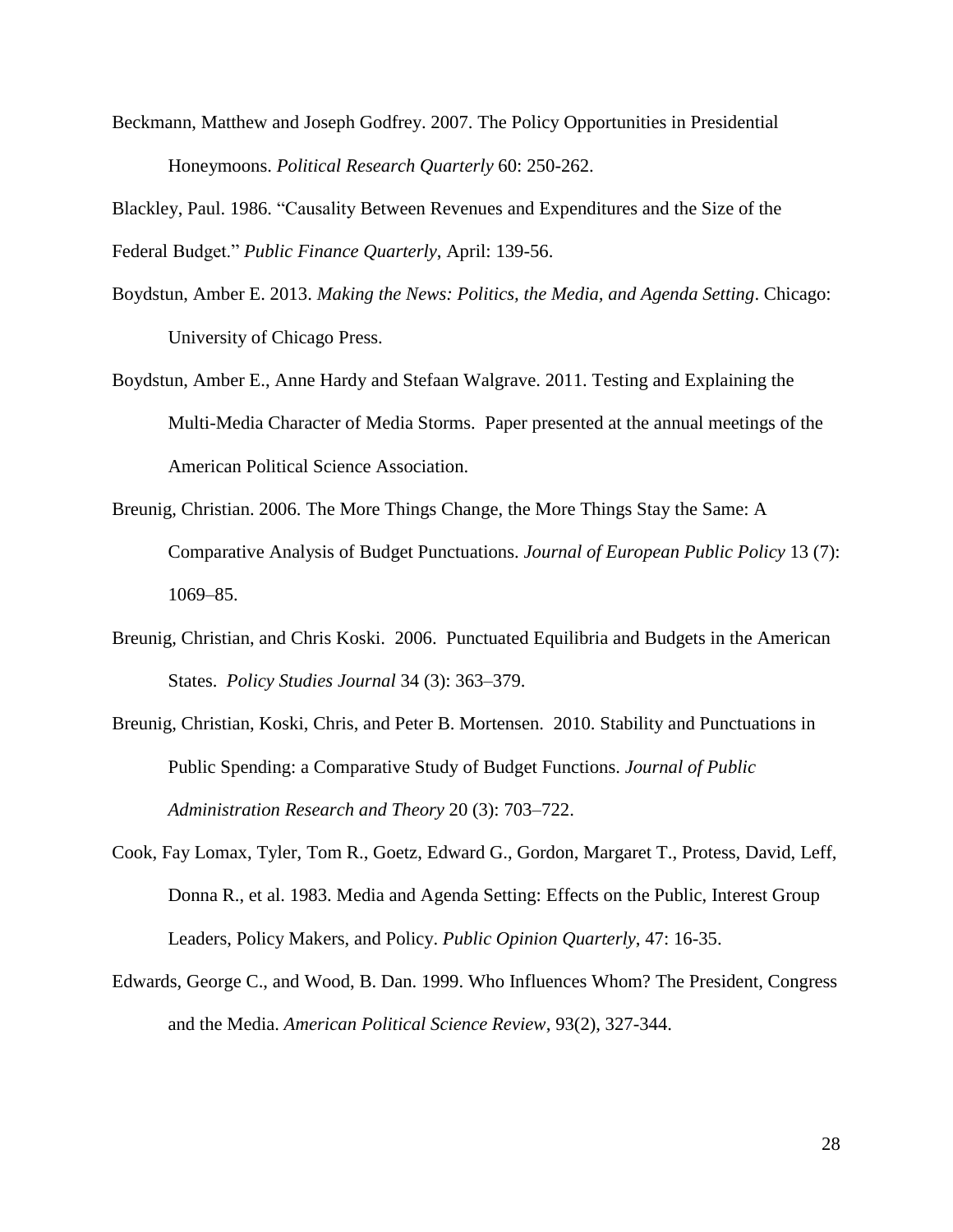- Erikson, Robert S., Michael B. MacKuen and James A. Stimson. 2002. *The Macro Polity*. New York, NY: Cambridge University Press.
- Eshbaugh-Soha, Matthew. 2005. The Politics of Presidential Agendas. *Political Research Quarterly* 58: 257-68.

Friedman, Milton. 1978. "The Limitations of Tax Limitation." *Policy Review*, Summer: 7-14.

- Jennings, Will, and Peter John. 2010. Punctuations and Turning Points in British Politics: the Policy Agenda of the Queen's Speech, 1940-2005. *British Journal of Political Science* 40(3): 561-586.
- Jensen, Carsten. 2009. Policy Punctuations in Mature Welfare States. *Journal of Public Policy* 29 (3): 287–303.
- John, Peter, and Shaun Bevan. 2012. What Are Policy Punctuations? Large Changes In the Agenda of the UK Government, 1911-2008. *Policy Studies Journal* 40(1): 89-108.
- Jones, Bryan D. and Christian Breunig. 2007. Noah and Joseph Effects in Government Budgets: Analyzing Long-Term Memory. *Policy Studies Journal* 35 (3): 329-348.
- Jones, Bryan D., and Frank R. Baumgartner. 2005. *The Politics of Attention: How Government Prioritizes Problems*. Chicago: University of Chicago Press.
- Jones, Bryan D., Frank R. Baumgartner, and James L. True. 1998. Policy Punctuations: US Budget Authority, 1947–95. *Journal of Politics* 60 (1): 1–33.

Jones, Bryan D., Frank R. Baumgartner, Christian Breunig, Christopher Wlezien, Stuart Soroka, Martial Foucault, Abel François, Christoffer Green-Pedersen, Peter John, Chris Koski, Peter B. Mortensen, Frédéric Varone, and Stefaan Walgrave. 2009. A General Empirical Law for Public Budgets: A Comparative Analysis. *American Journal of Political Science* 53, 4 (October): 855–73.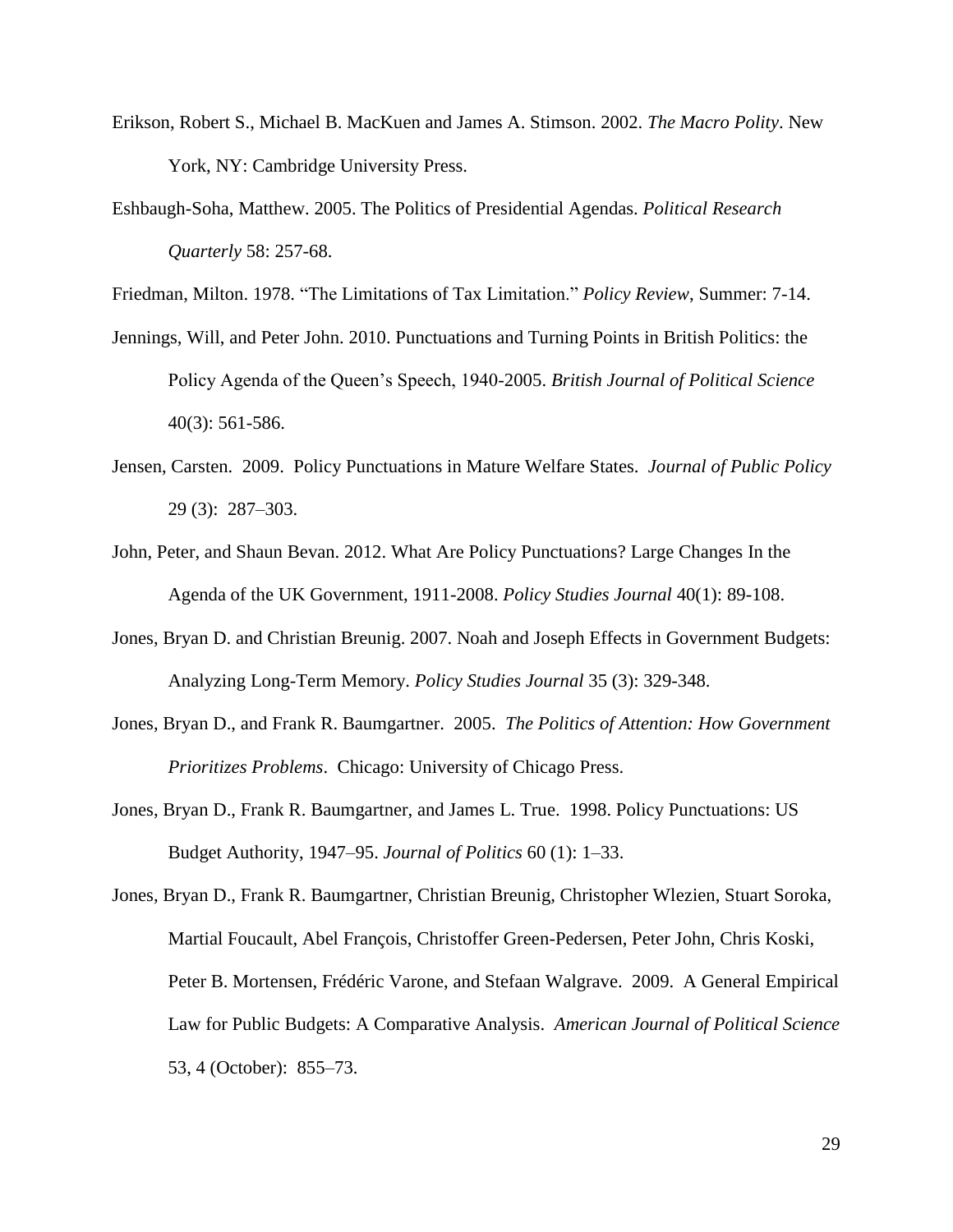- Jones, Bryan D, Tracy Sulkin, and Heather Larsen. 2003. Policy Punctuations in American Political Institutions. *American Political Science Review* 97: 151–70.
- Jordan, Meagan. 2003. Punctuations and Agendas. *Journal of Policy Analysis and Management* 22: 345–60.
- Light, Paul C. 1999. *The President's Agenda: Domestic Policy Choice from Kennedy to Clinton*. Baltimore: Johns Hopkins University Press.
- Lockerbie, Brad, Stephen Borrelli, and Scott Hedger. 1998. An Integrative Approach to Modeling Presidential Success in Congress. *Political Research Quarterly* 51: 155-72.
- Manage, Neela and Michael Marlow. 1986. "The Causal Relation Between Federal Expenditures and Receipts." *Southern Economic Journal*, January: 617-29.
- McCombs, Maxwell E. and Donald L. Shaw. 1972. The Agenda-Setting Function of Mass Media. *The Public Opinion Quarterly* 36: 176-187.
- Mortensen, Peter B. 2005. Policy Punctuations in Danish Local Budgeting. *Public Administration* 83 (4): 931–950.
- Mortensen, Peter B. 2007. Stability and Change in Public Policy. A Longitudinal Study of Comparative Subsystem Dynamics. *Policy Studies Journal* 35 (3): 373–394.
- Mortensen, Peter B. 2009. Political Attention and Public Spending in the U.S. *Policy Studies Journal* 37 (3): 435–455.
- Mortensen, Peter B. 2005. Policy Punctuations in Danish Local Budgeting. *Public Administration* 83 (4): 931-950.
- Neustadt, Richard E. 2001. The Contemporary Presidency: The Presidential 'Hundred Days' An Overview. *Presidential Studies Quarterly* 31: 121-125.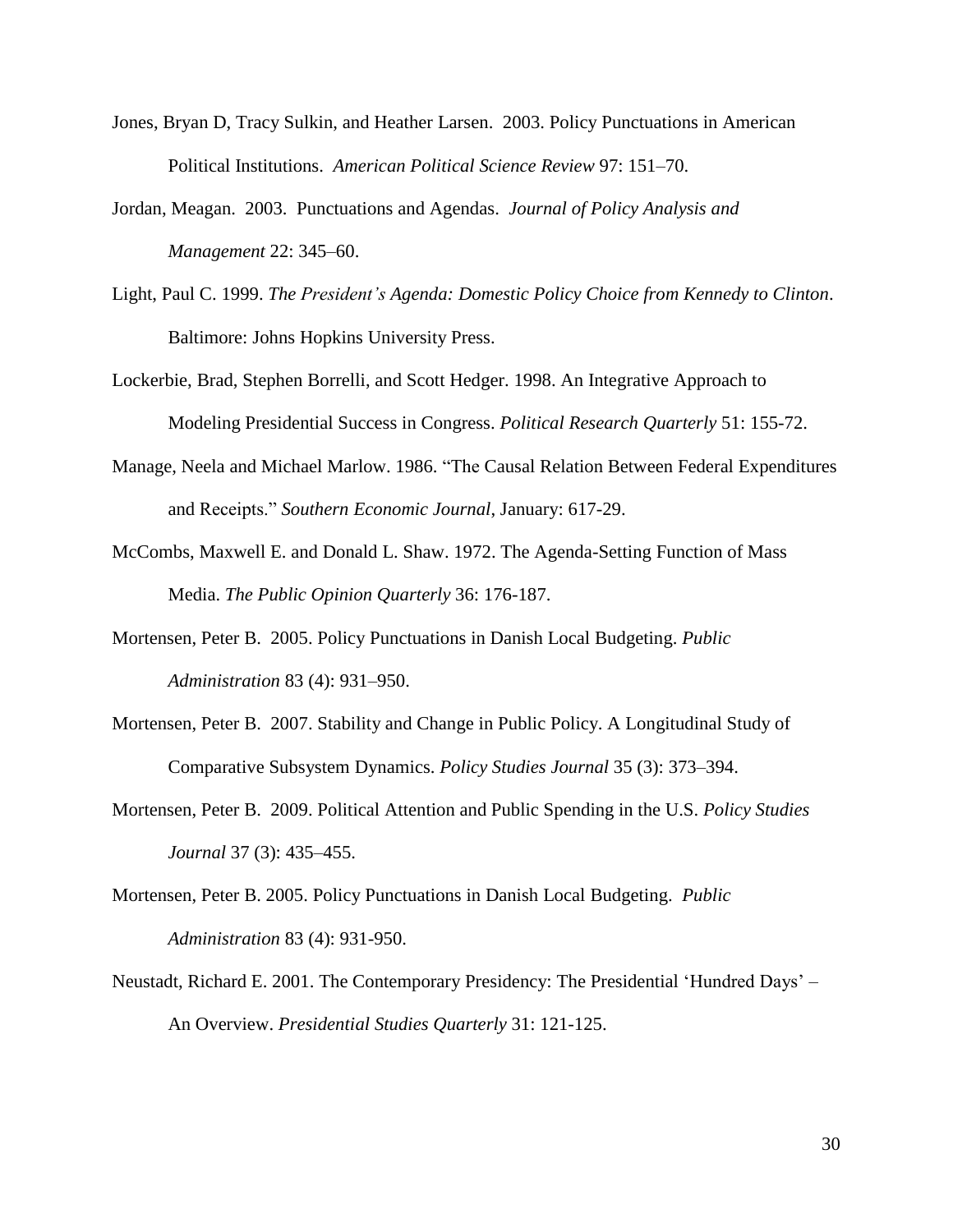- Page, Benjamin I. and Robert Y. Shapiro. 1992. *The Rational Public: Fifty Years of Trends in Americans' Policy Preferences*. Chicago: University of Chicago Press.
- Pfiffner, James A. 1988. *The Strategic Presidency: Hitting the Ground Running*. Chicago: Dorsey.
- Protess, David L., , Fay Lomax Cook, Thomas R. Curtin, et al. 1987. The Impact of Investigative Reporting on Public Opinion and Policymaking: Targeting Toxic Waste. *Public Opinion Quarterly*, 51, 166-185.
- Ram, Rati. 1988. "Additional Evidence on Causality Between Government Revenue and Government Expenditure." *Southern Economic Journal*, January: 763-69.
- Robinson, Scott. 2004. Punctuated Equilibrium, Bureaucratization, and Budgetary Changes in Schools. *Policy Studies Journal* 32: 25-39.
- Soroka, Stuart N. 2002. *Agenda-Setting Dynamics in Canada*. Vancouver, BC: University of British Columbia Press.
- Stimson, James A. 1991. *Public Opinion in America: Moods, Cycles, and Swings*. Boulder, CO: Westview Press, 1991.
- Stimson, James A. 1995. Opinion and Representation. *American Political Science Review* 89:179-183.
- Stimson, James A. 2004. *Tides of Consent: How Public Opinion Shapes American Politics*. New York and London: Cambridge University Press.
- Vasterman, Peter L.M. 2005. Media-Hype: Self-Reinforcing News Waves, Journalistic Standards and the Construction of Social Problems. *European Journal of Communication* 20:508- 530.